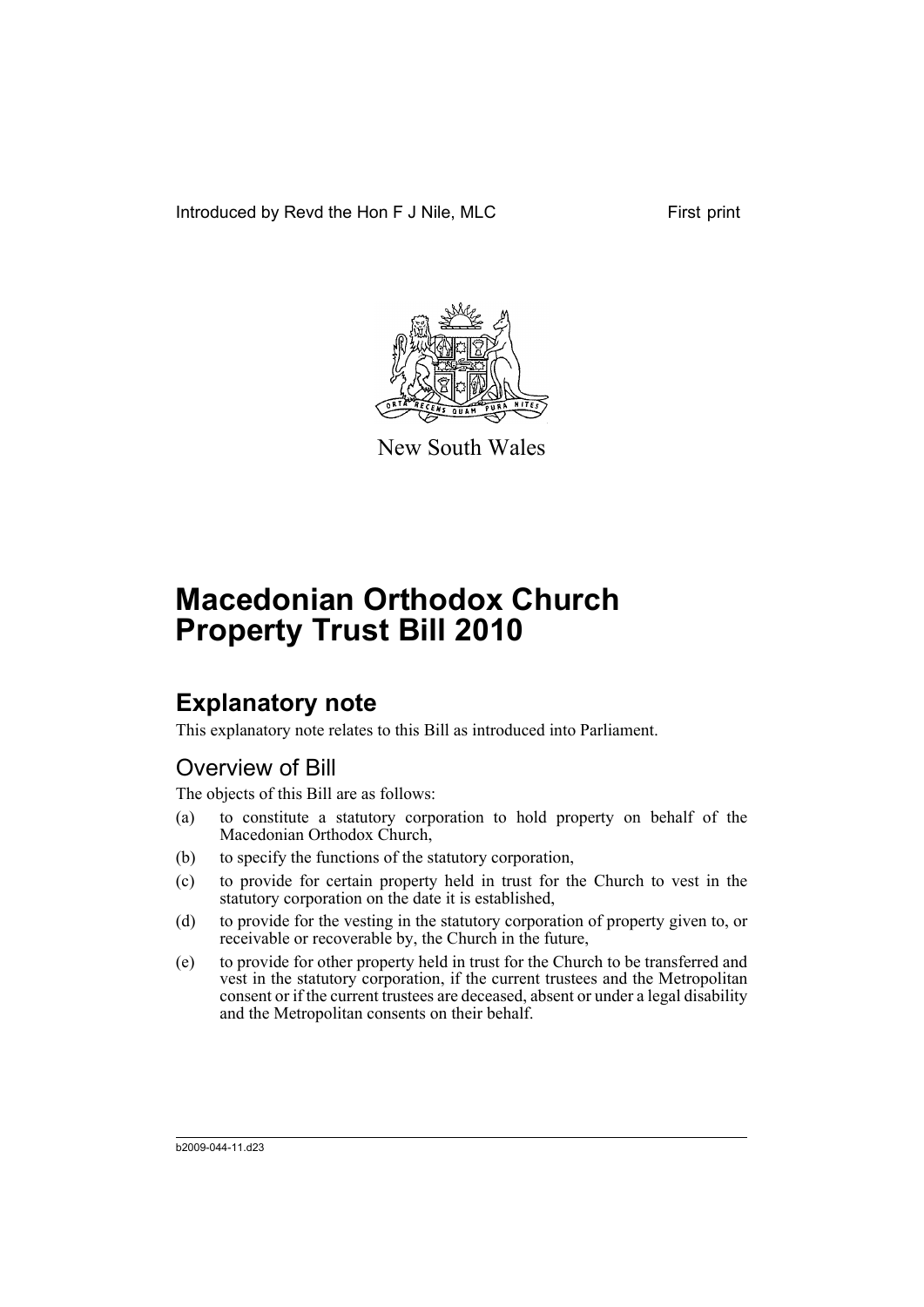Explanatory note

# Outline of provisions

# **Part 1 Preliminary**

**Clause 1** sets out the name (also called the short title) of the proposed Act.

**Clause 2** provides for the commencement of the proposed Act on a day to be appointed by proclamation.

**Clause 3** defines terms used in the proposed Act. Among the terms defined are *Church*, *Trust* and *trust property*. *Church* is defined as the Macedonian Orthodox Church, Diocese of Australia and New Zealand with its seat in Melbourne, being an integral part of the Macedonian Orthodox Church with its seat in Skopje, Macedonia, a hierarchical religious body whose leader, overseer and shepherd is the Archbishop of Ohrid and Macedonia.

**Clause 4** makes it clear that it is the intention of the Parliament that the operation of the Act should, as far as possible, include operation in relation to property and things situated outside the territorial limits of the State.

# **Part 2 Constitution and functions of Trust**

**Clause 5** provides for the Macedonian Orthodox Church Property Trust (referred to in the proposed Act as the *Trust*) to be established as a corporation. The Trust is to consist of trustees comprising the Metropolitan (who presides over meetings of the Trust), the Deputy Bishop, a representative from the monasteries of the Church who is appointed by the Metropolitan, the Diocesan Secretary, the deputy president of the Diocesan Assembly and 3 lay persons and 2 clerics of the Church, each being current members of the Diocesan Ruling Committee, who are appointed by the Metropolitan.

**Clause 6** specifies the procedure of the Trust.

**Clause 7** specifies the functions of the Trust. These include:

- (a) buying, holding and selling Church property, and
- (b) acquiring property by gift or by devise or bequest, and
- (c) borrowing money for Church purposes.

**Clause 8** empowers the Trust to make by-laws.

**Clause 9** enables the Trust to hold or acquire property alone or jointly.

**Clause 10** provides for the investment of funds by the Trust.

**Clause 11** enables the Trust to invest, as one fund, money held for different purposes.

**Clause 12** empowers the Trust to make advances from its trust funds, and specifies how such advances may be made.

**Clause 13** enables the Trust to make arrangements with a church of another denomination concerning the use of trust property.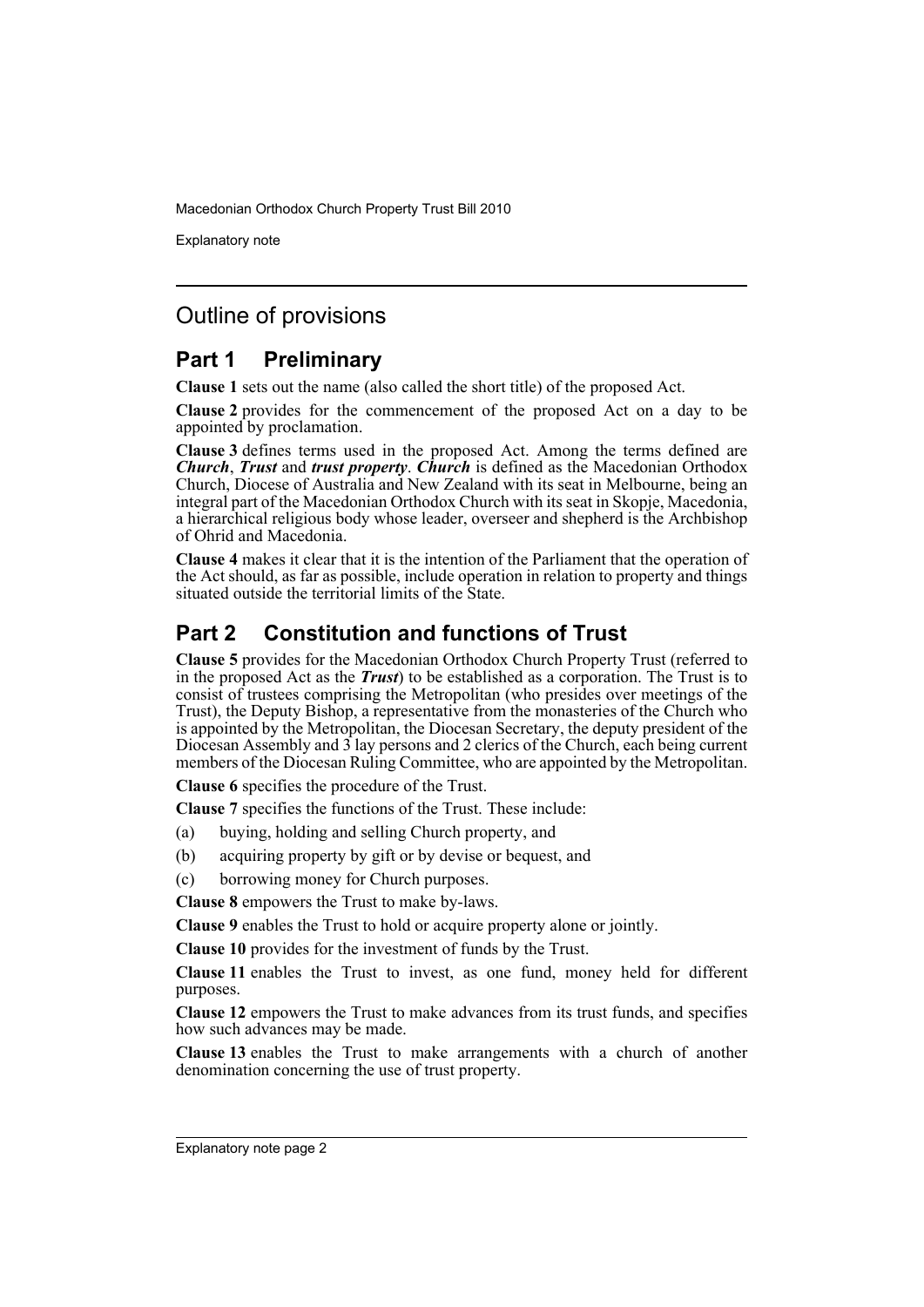Explanatory note

**Clause 14** enables the Trust to vary the terms of a trust if it has become impossible or inexpedient to carry out those terms.

**Clause 15** enables the Trust to be the executor or administrator of an estate in which the Church has a beneficial interest. The clause will also enable the Trust to accept appointment as trustee of property held for the Church's benefit.

**Clause 16** authorises the Trust to act on behalf of the Church in settling the compensation payable in the event that any trust property is compulsorily acquired.

# **Part 3 Vesting of property in Trust**

## **Division 1 Vesting of property in Trust**

**Clause 17** provides for the vesting in the Trust, on the date of commencement, of all property and rights held on trust for the Church by Bishop Petar Karevski, Father Jovica Simonovski and Father Tone Gulev, including the property listed in the clause.

**Clause 18** provides for the vesting in the Trust of property acquired after the date of commencement.

**Clause 19** provides for the later vesting of other property, if the current trustees and the Metropolitan consent.

**Clause 20** provides for the later vesting of other property that is held on trust, if the Metropolitan is unable to obtain the consent of all current trustees and consents on their behalf.

## **Division 2 Provisions relating to vesting of property**

**Clause 21** requires registration authorities to record the transfer of interests in land that are necessary as a result of the operation of the proposed Part.

**Clause 22** provides that the vesting of property in the Trust by the proposed Part does not affect any reservation, mortgage, charge, encumbrance, lien or lease that affected the property or any trust on which the property was held, immediately before the vesting of the property.

**Clause 23** provides that, when property vests in the Trust in accordance with proposed section 17, 19 or 20 the rights, liabilities and obligations of the former trustees in relation to the property will become the rights, liabilities and obligations of the Trust.

**Clause 24** provides that certain gifts, dispositions and trusts of property do not fail but take effect on or after the date of commencement, as gifts, dispositions and trusts in favour of the Trust.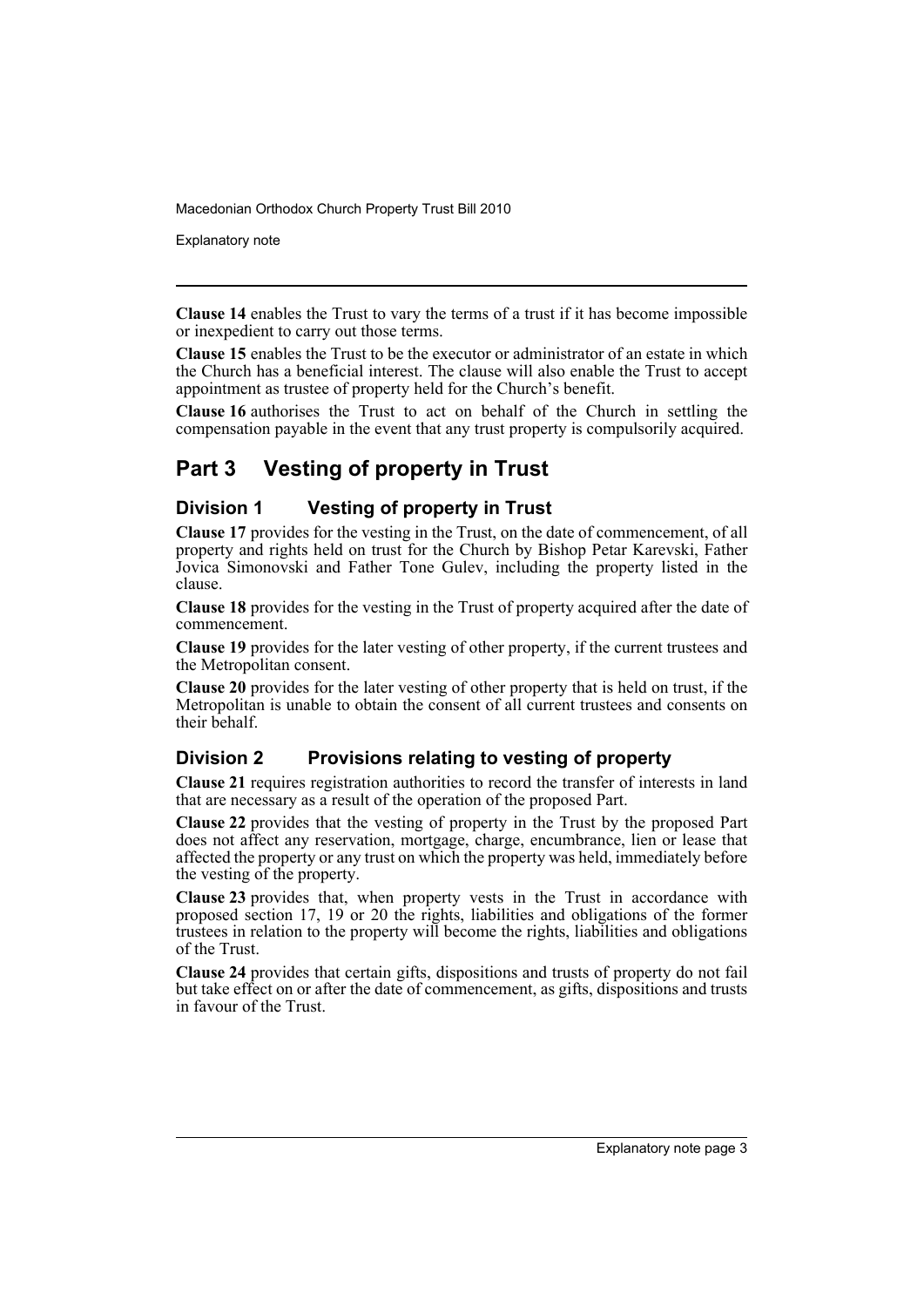Explanatory note

### **Division 3 Payment of duty not required**

**Clause 25** provides that duty under the *Duties Act 1997* is not chargeable in respect of, or in connection with, a conveyance to the Trust of property from a person or body that holds that property for or on behalf of any parish or community of the Church.

## **Part 4 Miscellaneous**

**Clause 26** provides for the custody and use of the seal of the Trust.

**Clause 27** provides for the execution on behalf of the Trust of deeds and instruments required by law to be in writing and for the entering into of oral contracts on its behalf.

**Clause 28** enables the Trust to appoint agents to execute documents on its behalf.

**Clause 29** enables the Trust to certify that it holds property on trust for the Church.

**Clause 30** provides that, if a person obtains a receipt for money paid to the Trust, the person will not be liable if the money is lost or misapplied or is not applied.

**Clause 31** is intended to remove the need for a person involved in a property dealing with the Trust to inquire whether the Trust has power to deal with property and will protect the person even if the person had notice that the Trust had no such power.

**Clause 32** entitles members of the Trust and others to be indemnified out of trust property against liability for certain things done by them in good faith concerning the property.

**Clause 33** provides for the service of documents on the Trust.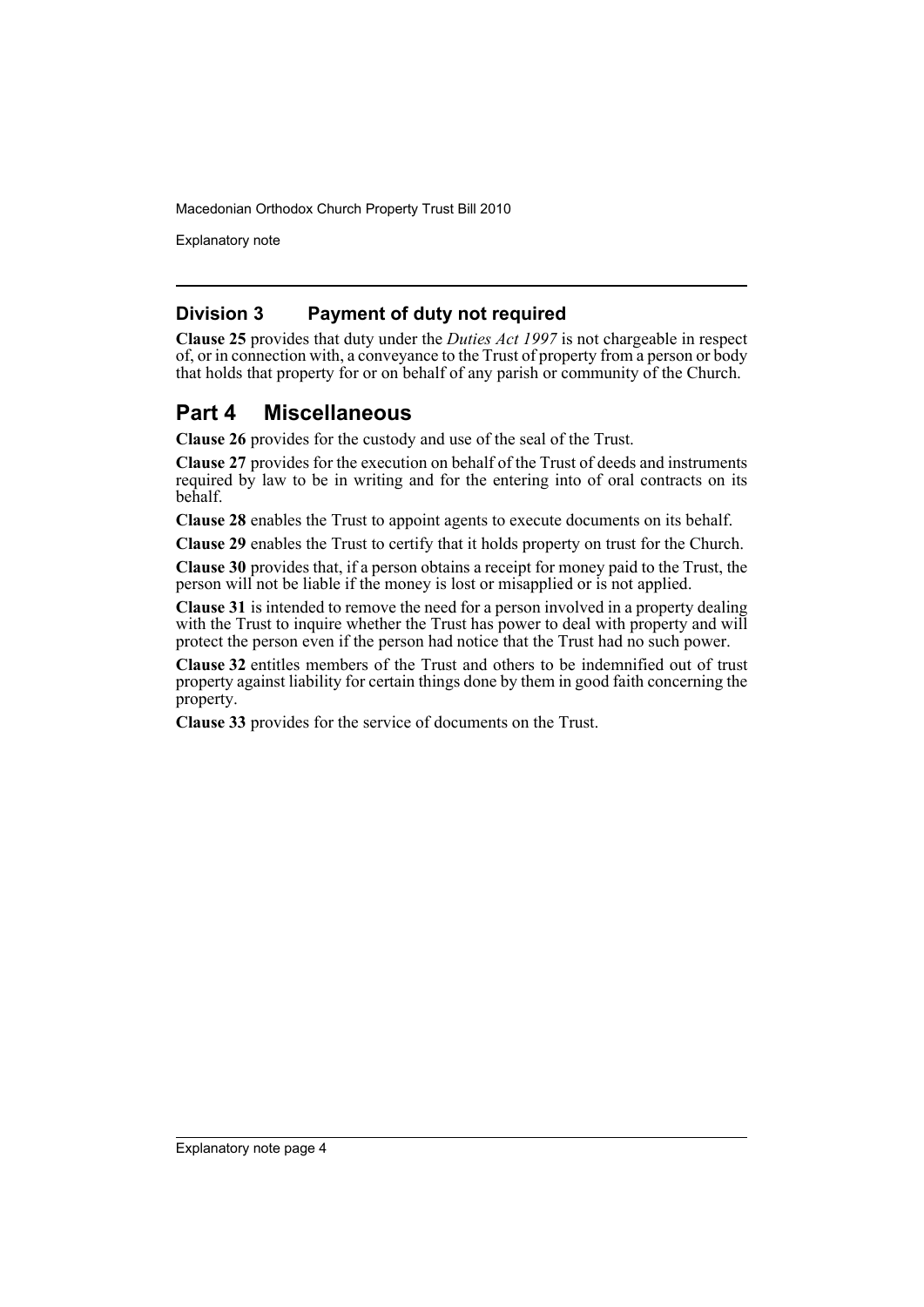Introduced by Revd the Hon F J Nile, MLC First print



New South Wales

# **Macedonian Orthodox Church Property Trust Bill 2010**

# **Contents**

|        |                |                                            | Page |
|--------|----------------|--------------------------------------------|------|
| Part 1 |                | <b>Preliminary</b>                         |      |
|        |                | Name of Act                                | 2    |
|        | $\overline{2}$ | Commencement                               | 2    |
|        | 3              | Definitions                                | 2    |
|        | 4              | Extraterritorial operation of Act          | 3    |
| Part 2 |                | <b>Constitution and functions of Trust</b> |      |
|        | 5              | <b>Constitution of Trust</b>               | 4    |
|        | 6              | <b>Procedure of Trust</b>                  | 4    |
|        | 7              | <b>Functions of Trust</b>                  | 4    |
|        | 8              | Trust may make by-laws                     | 5    |
|        | 9              | Trust may hold property jointly            | 5    |
|        | 10             | Trust may invest trust funds               | 5    |
|        | 11             | Blending of trust funds                    | 6    |
|        | 12             | Trust may make advances                    | 6    |
|        |                |                                            |      |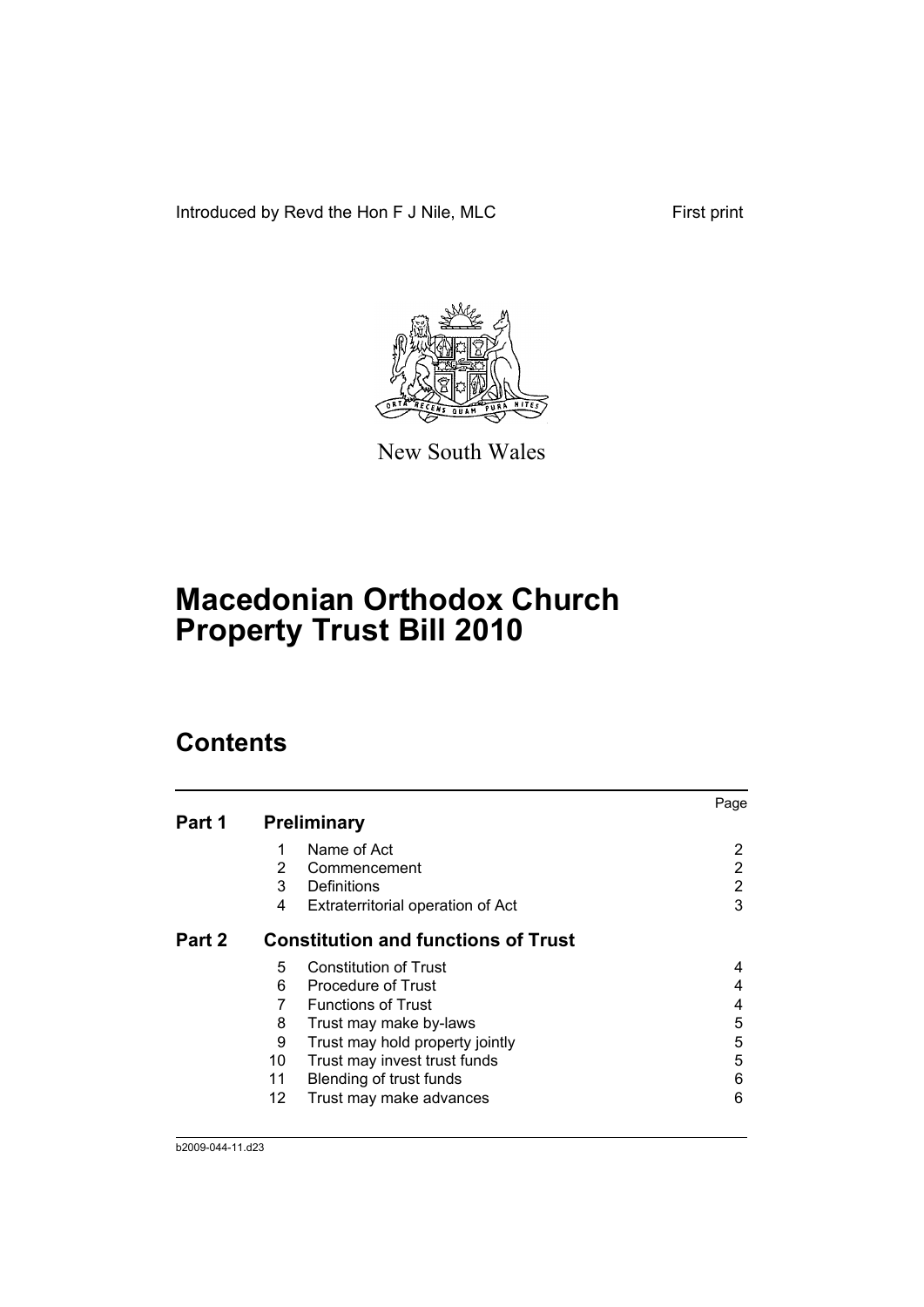Contents

J. 

|        |    |                                                                                                                       | Page           |
|--------|----|-----------------------------------------------------------------------------------------------------------------------|----------------|
|        | 13 | Arrangements for other churches to use trust property                                                                 | 6              |
|        | 14 | Trusts may be varied                                                                                                  | $\overline{7}$ |
|        | 15 | Trust may act as executor, administrator or trustee                                                                   | $\overline{7}$ |
|        | 16 | Trust may make claims for compensation on compulsory<br>acquisition etc                                               | 8              |
| Part 3 |    | <b>Vesting of property in Trust</b>                                                                                   |                |
|        |    | <b>Division 1</b><br><b>Vesting of property in Trust</b>                                                              |                |
|        | 17 | Vesting of certain property in Trust on the date of<br>commencement                                                   | 9              |
|        | 18 | Operation of a gift, disposition or trust after date of<br>commencement                                               | 10             |
|        | 19 | Vesting of other property held on trust if current trustees<br>consent                                                | 10             |
|        | 20 | The Metropolitan may consent to transfer of other property<br>held on trust, on behalf of absent or disabled trustees | 11             |
|        |    | <b>Division 2</b><br>Provisions relating to vesting of property                                                       |                |
|        | 21 | Registration authorities required to record conveyances<br>of land                                                    | 11             |
|        | 22 | Provisions relating to vesting of property                                                                            | 13             |
|        | 23 | Claims and liabilities in relation to Trust                                                                           | 13             |
|        | 24 | Operation of gifts, dispositions or trusts of property                                                                | 14             |
|        |    | <b>Division 3</b><br>Payment of duty not required                                                                     |                |
|        | 25 | Payment of duty not required in certain cases                                                                         | 15             |
| Part 4 |    | <b>Miscellaneous</b>                                                                                                  |                |
|        | 26 | Custody and use of seal of Trust                                                                                      | 16             |
|        | 27 | How Trust may execute certain documents                                                                               | 16             |
|        | 28 | Trust may appoint agents                                                                                              | 16             |
|        | 29 | Evidence of certain matters relating to Trust                                                                         | 17             |
|        | 30 | Persons exonerated from liability on receiving receipt for<br>money paid to Trust                                     | 17             |
|        | 31 | Inquiries relating to dealings with trust property<br>unnecessary in certain cases                                    | 17             |
|        | 32 | Certain persons to be indemnified out of trust property                                                               | 17             |
|        | 33 | How documents may be served on Trust                                                                                  | 18             |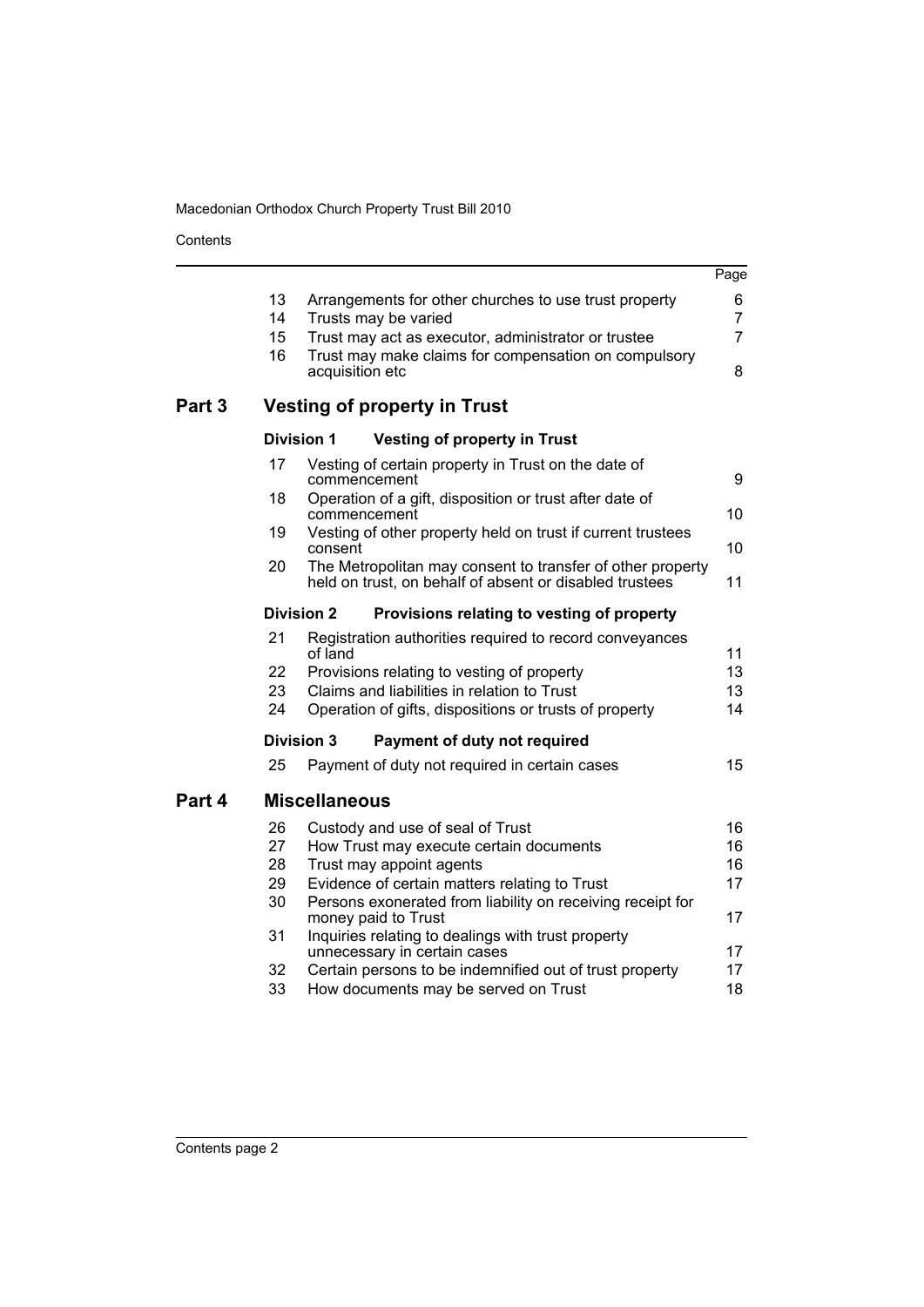

New South Wales

# **Macedonian Orthodox Church Property Trust Bill 2010**

No , 2010

## **A Bill for**

An Act to constitute as a corporation the Macedonian Orthodox Church Property Trust, to specify the Trust's functions, to provide for the vesting of certain property in the Trust; and for other purposes.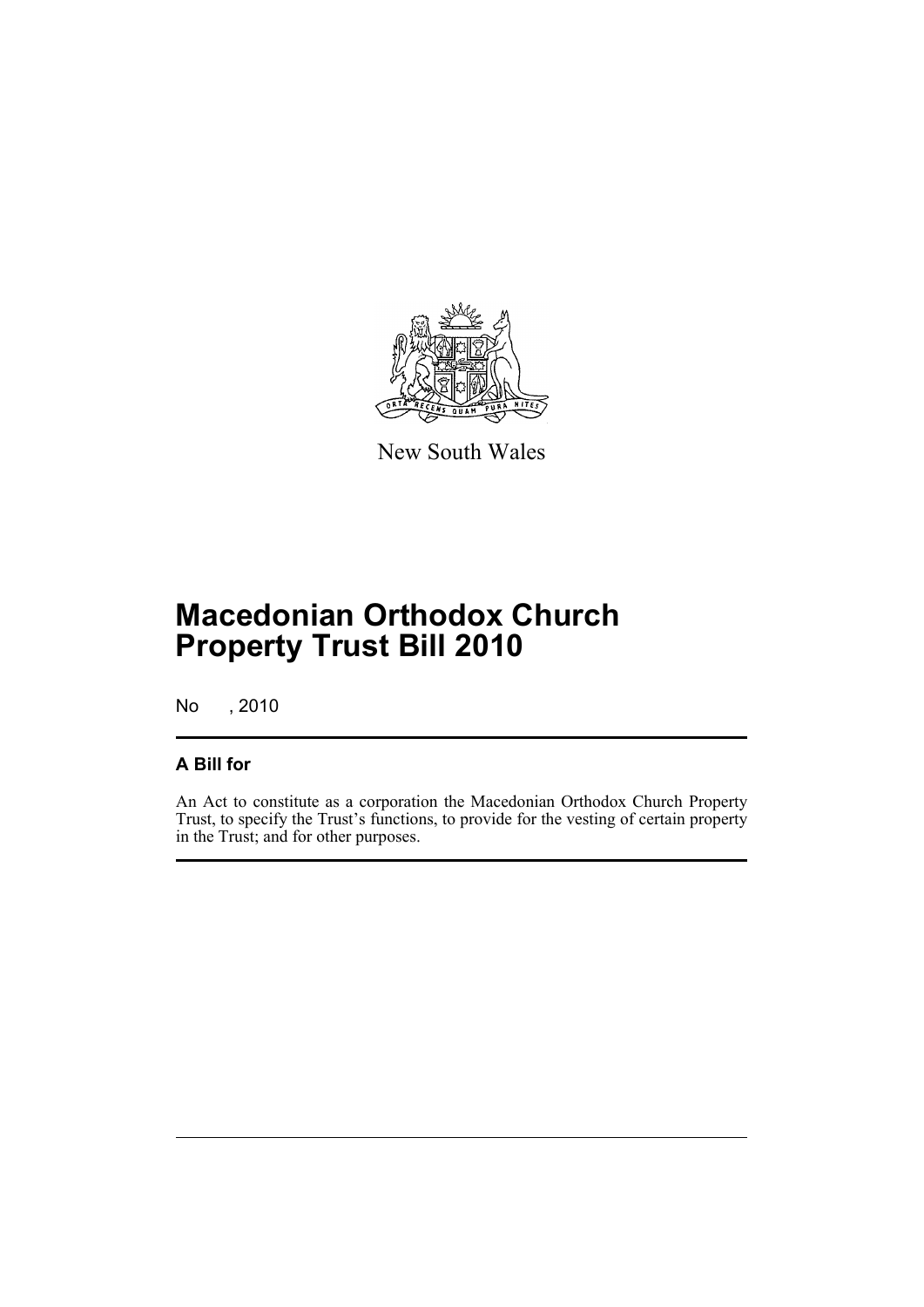Part 1 Preliminary

<span id="page-7-3"></span><span id="page-7-2"></span><span id="page-7-1"></span><span id="page-7-0"></span>

| The Legislature of New South Wales enacts: |  |                                                                                                                                                                                                                                                                                                                                                                                              |                                  |  |  |
|--------------------------------------------|--|----------------------------------------------------------------------------------------------------------------------------------------------------------------------------------------------------------------------------------------------------------------------------------------------------------------------------------------------------------------------------------------------|----------------------------------|--|--|
| Part 1                                     |  | <b>Preliminary</b>                                                                                                                                                                                                                                                                                                                                                                           | $\overline{2}$                   |  |  |
| 1                                          |  | <b>Name of Act</b>                                                                                                                                                                                                                                                                                                                                                                           | 3                                |  |  |
|                                            |  | This Act is the Macedonian Orthodox Church Property Trust Act 2010.                                                                                                                                                                                                                                                                                                                          | 4                                |  |  |
| $\mathbf{2}$                               |  | Commencement                                                                                                                                                                                                                                                                                                                                                                                 | 5                                |  |  |
|                                            |  | This Act commences on a day to be appointed by proclamation.                                                                                                                                                                                                                                                                                                                                 | 6                                |  |  |
| 3                                          |  | <b>Definitions</b>                                                                                                                                                                                                                                                                                                                                                                           | $\overline{7}$                   |  |  |
|                                            |  | In this Act:                                                                                                                                                                                                                                                                                                                                                                                 | 8                                |  |  |
|                                            |  | by-laws means the by-laws of the Trust.                                                                                                                                                                                                                                                                                                                                                      | 9                                |  |  |
|                                            |  | <b>Church</b> means the Macedonian Orthodox Church, Diocese of Australia<br>and New Zealand with its seat in Melbourne, being an integral part of<br>the Macedonian Orthodox Church with its seat in Skopje, Macedonia, a<br>hierarchical religious body whose leader, overseer and shepherd is the<br>Archbishop of Ohrid and Macedonia.                                                    | 10<br>11<br>12<br>13<br>14       |  |  |
|                                            |  | <i>conveyance</i> includes transfer, assignment and assurance.                                                                                                                                                                                                                                                                                                                               | 15                               |  |  |
|                                            |  | <i>date of commencement</i> means the date on which this Act commences.                                                                                                                                                                                                                                                                                                                      | 16                               |  |  |
|                                            |  | <b>Deputy Bishop</b> means the Deputy Bishop of the Church, who is<br>appointed by the Metropolitan.                                                                                                                                                                                                                                                                                         | 17<br>18                         |  |  |
|                                            |  | <b>Diocesan Assembly</b> means the Diocesan Assembly of the Church,<br>constituted under the Diocesan Statute.                                                                                                                                                                                                                                                                               | 19<br>20                         |  |  |
|                                            |  | <b>Diocesan Ruling Committee</b> means the Diocesan Ruling Committee,<br>constituted under the Diocesan Statute.                                                                                                                                                                                                                                                                             | 21<br>22                         |  |  |
|                                            |  | <b>Diocesan Secretary</b> means the person from time to time occupying the<br>office of Secretary of the Church, who is appointed by the Metropolitan.                                                                                                                                                                                                                                       | 23<br>24                         |  |  |
|                                            |  | Diocesan Statute means the statute of the Church passed by the<br>Diocesan Assembly, and authorised and certified by the Archbishopric<br>Church and Lay Assembly of the Macedonian Orthodox Church on<br>24 February 1996, as in force from time to time.                                                                                                                                   | 25<br>26<br>27<br>28             |  |  |
|                                            |  | <i>exercise</i> a function includes perform a duty.                                                                                                                                                                                                                                                                                                                                          | 29                               |  |  |
|                                            |  | <i>function</i> includes a power, authority or duty.                                                                                                                                                                                                                                                                                                                                         | 30                               |  |  |
|                                            |  | Metropolitan means the Bishop of the Macedonian Orthodox Church,<br>Diocese of Australia and New Zealand, appointed by the Holy Bishops'<br>Synod of the Macedonian Orthodox Church or, if there is a vacancy in<br>the See, the person for the time being exercising the authority of the<br>Bishop who has been appointed by the Holy Bishops' Synod of the<br>Macedonian Orthodox Church. | 31<br>32<br>33<br>34<br>35<br>36 |  |  |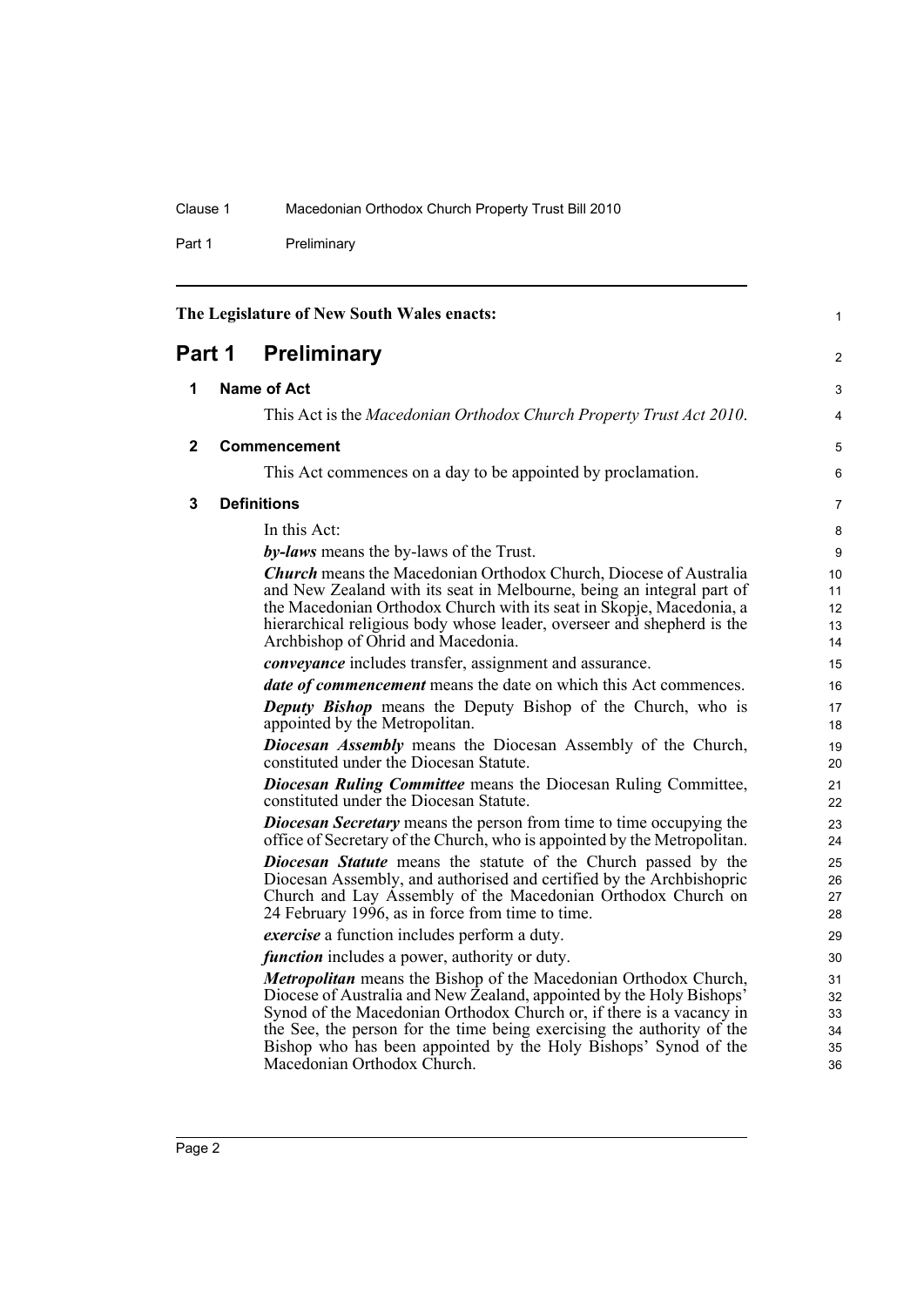<span id="page-8-0"></span>

| Preliminary |     |     | Part 1                                                                                                                                                                                                                                                                                                                                                                                                                                                         |                |
|-------------|-----|-----|----------------------------------------------------------------------------------------------------------------------------------------------------------------------------------------------------------------------------------------------------------------------------------------------------------------------------------------------------------------------------------------------------------------------------------------------------------------|----------------|
|             |     |     | <i>relevant transfer date means:</i>                                                                                                                                                                                                                                                                                                                                                                                                                           |                |
|             |     | (a) | in relation to land transferred by the operation of section 17—the<br>date of commencement, and                                                                                                                                                                                                                                                                                                                                                                |                |
|             |     | (b) | in relation to land transferred by the operation of section 19 or<br>20—the date of consent of the Metropolitan under either of those<br>sections.                                                                                                                                                                                                                                                                                                             |                |
|             |     |     | <b>Trust</b> means the Macedonian Orthodox Church Property Trust<br>constituted by this Act.                                                                                                                                                                                                                                                                                                                                                                   |                |
|             |     |     | <i>trust property</i> means property held by the Trust.                                                                                                                                                                                                                                                                                                                                                                                                        |                |
|             |     |     | <i>trustee</i> means a member of the Trust.                                                                                                                                                                                                                                                                                                                                                                                                                    |                |
| 4           |     |     | <b>Extraterritorial operation of Act</b>                                                                                                                                                                                                                                                                                                                                                                                                                       |                |
|             | (1) |     | It is the intention of the Parliament of New South Wales that the<br>operation of this Act should, as far as possible, include operation in<br>relation to the following:                                                                                                                                                                                                                                                                                      |                |
|             |     | (a) | land situated in or outside the territorial limits of the State,                                                                                                                                                                                                                                                                                                                                                                                               |                |
|             |     | (b) | things situated in or outside the territorial limits of the State,                                                                                                                                                                                                                                                                                                                                                                                             |                |
|             |     | (c) | acts, transactions and matters done, entered into or occurring in<br>or outside the territorial limits of the State,                                                                                                                                                                                                                                                                                                                                           |                |
|             |     | (d) | things, acts, transactions and matters (wherever situated, done,<br>entered into or occurring) that would, apart from this Act, be<br>governed or otherwise affected by the law of another State or<br>Territory.                                                                                                                                                                                                                                              | 20<br>22       |
|             | (2) |     | Without limiting subsection $(1)$ , it is the intention of the Parliament of<br>New South Wales that the provisions of this Act have an operation in<br>relation to the things, acts, transactions and matters referred to in that<br>subsection even if the rules of private international law (whether at<br>general law or as provided by legislation) would require the application<br>of a law other than this Act instead of the provisions of this Act. | 23<br>25<br>27 |
|             | (3) |     | To the extent that the vesting of any property by this Act is beyond the<br>legislative competence of the Parliament of New South Wales, and this<br>Act does not vest any of the property in the Trust without the need for<br>conveyance, then each person who holds that property on trust for the<br>Church is, to the extent that the person is amenable to the law of New<br>South Wales, required to do all that is necessary to actually transfer it.  |                |

### Macedonian Orthodox Church Property Trust Bill 2010 Clause 4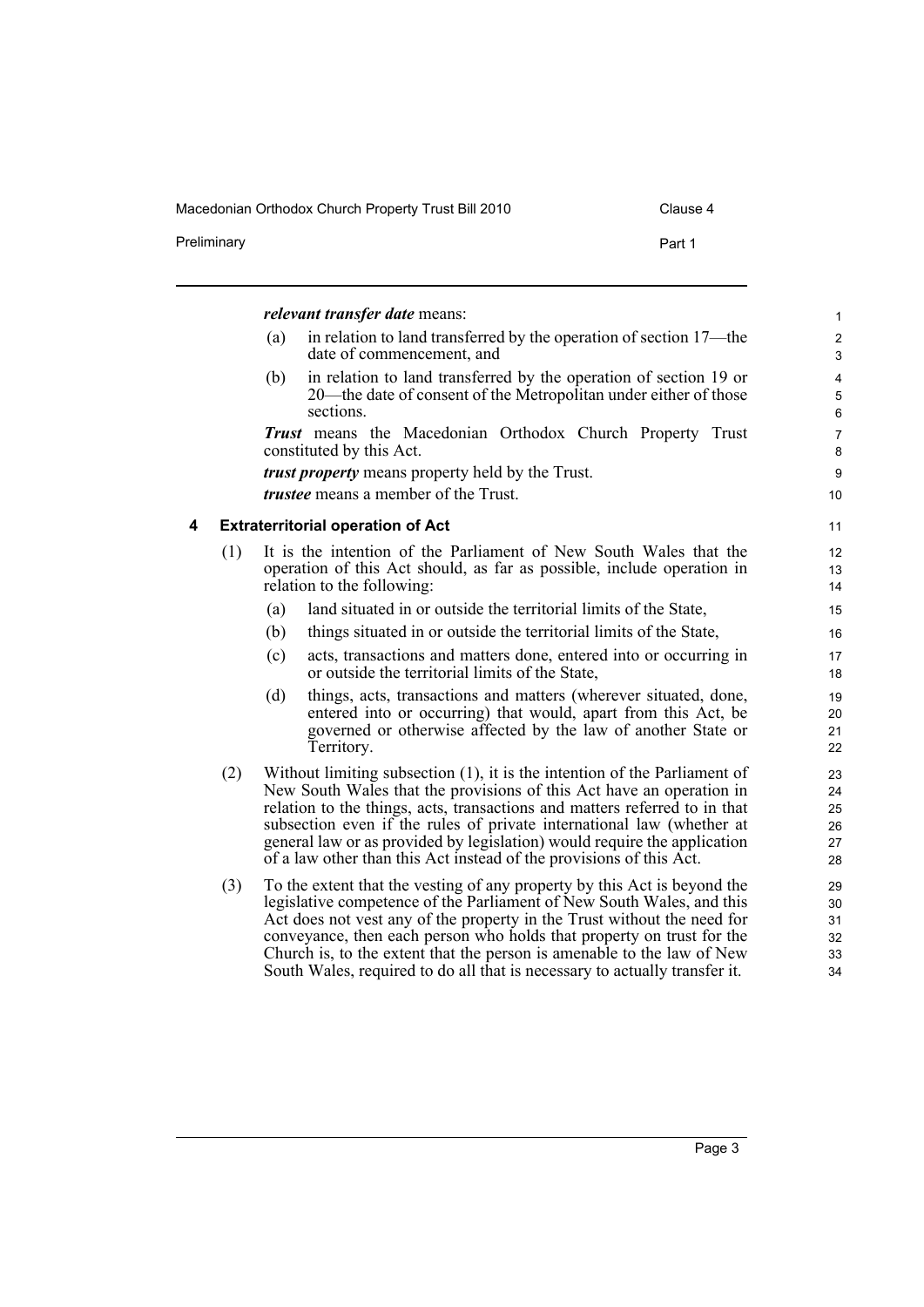Part 2 Constitution and functions of Trust

# <span id="page-9-1"></span><span id="page-9-0"></span>**Part 2 Constitution and functions of Trust**

<span id="page-9-3"></span><span id="page-9-2"></span>

| 5 |     |                                                                                                                | <b>Constitution of Trust</b>                                                                                                                                                                                                                                                                                        | $\overline{2}$             |  |  |
|---|-----|----------------------------------------------------------------------------------------------------------------|---------------------------------------------------------------------------------------------------------------------------------------------------------------------------------------------------------------------------------------------------------------------------------------------------------------------|----------------------------|--|--|
|   | (1) |                                                                                                                | There is constituted by this Act a corporation under the corporate name<br>of the Macedonian Orthodox Church Property Trust.                                                                                                                                                                                        | 3<br>4                     |  |  |
|   | (2) | The Trust is to consist of the following members:                                                              | 5                                                                                                                                                                                                                                                                                                                   |                            |  |  |
|   |     | (a)                                                                                                            | the Metropolitan,                                                                                                                                                                                                                                                                                                   | 6                          |  |  |
|   |     | (b)                                                                                                            | the Deputy Bishop,                                                                                                                                                                                                                                                                                                  | $\overline{7}$             |  |  |
|   |     | (c)                                                                                                            | a representative from the monasteries of the Church, who is<br>appointed by the Metropolitan,                                                                                                                                                                                                                       | 8<br>9                     |  |  |
|   |     | (d)                                                                                                            | the Diocesan Secretary,                                                                                                                                                                                                                                                                                             | 10                         |  |  |
|   |     | (e)                                                                                                            | 2 clerics of the Church, being current members of the Diocesan<br>Ruling Committee, who are appointed by the Metropolitan,                                                                                                                                                                                          | 11<br>12                   |  |  |
|   |     | (f)                                                                                                            | the deputy president of the Diocesan Assembly,                                                                                                                                                                                                                                                                      | 13                         |  |  |
|   |     | (g)                                                                                                            | 3 lay persons, being current members of the Diocesan Ruling<br>Committee, who are appointed by the Metropolitan.                                                                                                                                                                                                    | 14<br>15                   |  |  |
| 6 |     |                                                                                                                | <b>Procedure of Trust</b>                                                                                                                                                                                                                                                                                           | 16                         |  |  |
|   | (1) |                                                                                                                | Subject to this section, the trustees are to conduct the business of the<br>Trust in accordance with the by-laws.                                                                                                                                                                                                   | 17<br>18                   |  |  |
|   | (2) |                                                                                                                | The Metropolitan is to preside at a meeting of the Trust.                                                                                                                                                                                                                                                           | 19                         |  |  |
|   | (3) | 20<br>21                                                                                                       |                                                                                                                                                                                                                                                                                                                     |                            |  |  |
|   | (4) | Every meeting of the Trust at which a quorum is present is competent<br>to transact any business of the Trust. |                                                                                                                                                                                                                                                                                                                     |                            |  |  |
|   | (5) |                                                                                                                | A question arising at a meeting is determined by a majority of votes and,<br>in the case of equality of votes, the Metropolitan has a casting vote.                                                                                                                                                                 | 24<br>25                   |  |  |
|   | (6) |                                                                                                                | The Trust may, if it thinks fit, transact any of its business at a meeting<br>at which members (or some members) participate by telephone, video<br>conference, closed-circuit television or other means, but only if any<br>member who speaks on a matter before the meeting can be heard by the<br>other members. | 26<br>27<br>28<br>29<br>30 |  |  |
| 7 |     |                                                                                                                | <b>Functions of Trust</b>                                                                                                                                                                                                                                                                                           | 31                         |  |  |
|   | (1) |                                                                                                                | The functions of the Trust are as follows:                                                                                                                                                                                                                                                                          | 32                         |  |  |
|   |     | (a)                                                                                                            | to purchase, exchange, take on lease, hold, dispose of and<br>otherwise deal with property as trustee for, or for the purposes of,<br>the Church,                                                                                                                                                                   | 33<br>34<br>35             |  |  |
|   |     |                                                                                                                |                                                                                                                                                                                                                                                                                                                     |                            |  |  |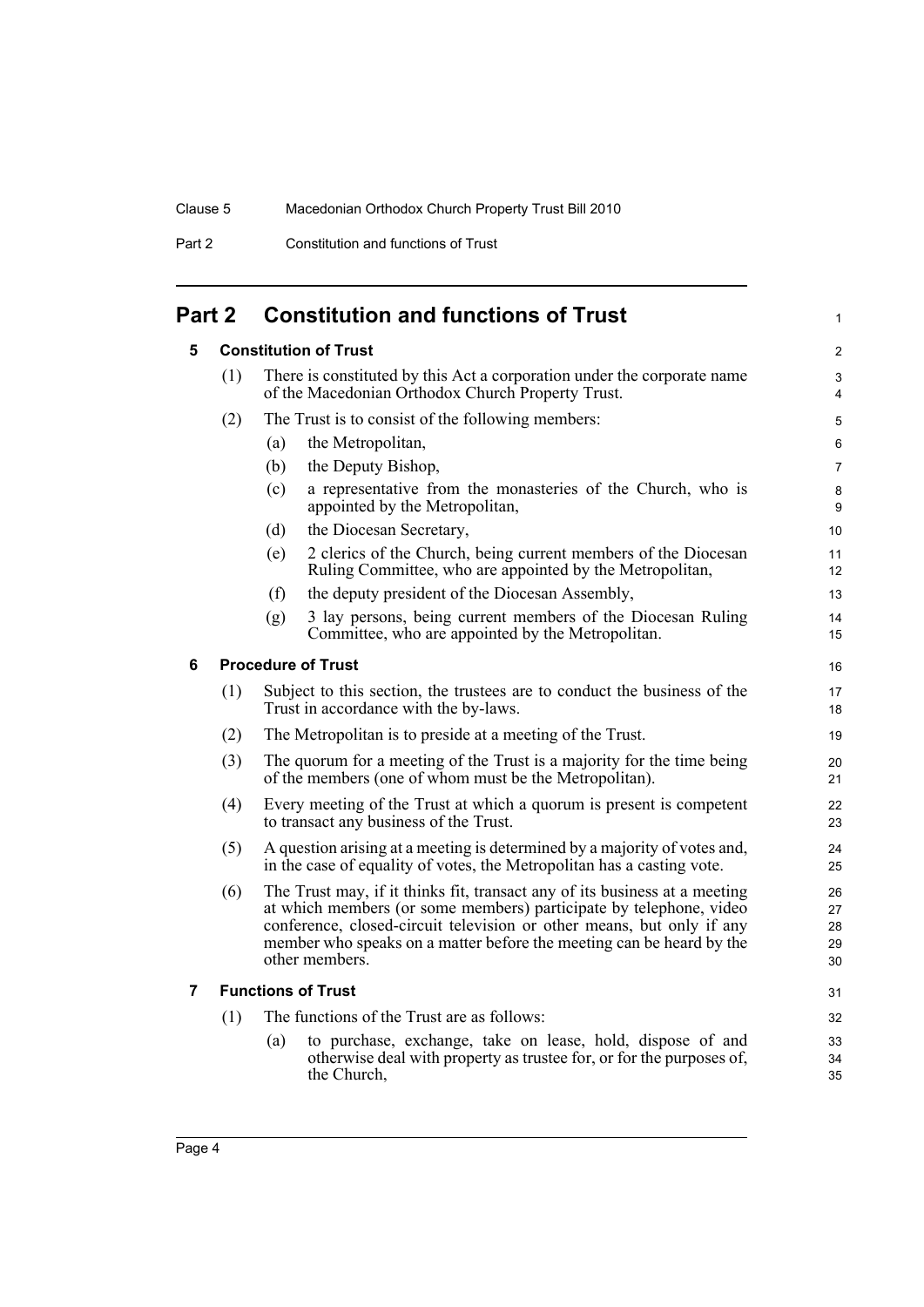## Macedonian Orthodox Church Property Trust Bill 2010 Clause 8

| Constitution and functions of Trust | Part 2 |
|-------------------------------------|--------|
|                                     |        |

<span id="page-10-2"></span><span id="page-10-1"></span><span id="page-10-0"></span>

|    |     | (b)       | to acquire property by gift, devise or bequest and to agree to and<br>carry out the conditions of the gift, devise or bequest,                                                                                                                                                             | $\mathbf{1}$<br>$\overline{2}$ |
|----|-----|-----------|--------------------------------------------------------------------------------------------------------------------------------------------------------------------------------------------------------------------------------------------------------------------------------------------|--------------------------------|
|    |     | (c)       | to borrow or lend money for the purposes of the Church,                                                                                                                                                                                                                                    | 3                              |
|    |     | (d)       | to mortgage, charge or otherwise encumber trust property,                                                                                                                                                                                                                                  | $\overline{4}$                 |
|    |     | (e)       | to make gifts and donations of property held by it for religious<br>and charitable purposes,                                                                                                                                                                                               | 5<br>6                         |
|    |     | (f)       | to enter into any guarantee or indemnity that may assist the Trust<br>or the Church in the exercise of its functions,                                                                                                                                                                      | $\overline{7}$<br>8            |
|    |     | (g)       | to do and suffer all other things (whether or not of the kind<br>referred to in this section) that the Metropolitan considers to be<br>necessary, appropriate or desirable,                                                                                                                | 9<br>10<br>11                  |
|    |     | (h)       | to do and suffer all other things that bodies corporate may, by<br>law, do and suffer and that are necessary for or incidental to the<br>exercise of its functions under this Act.                                                                                                         | 12<br>13<br>14                 |
|    | (2) | this Act. | The Trust has such other functions as are conferred or imposed on it by                                                                                                                                                                                                                    | 15<br>16                       |
|    | (3) |           | This section does not limit section 50 of the <i>Interpretation Act 1987</i> .                                                                                                                                                                                                             | 17                             |
| 8  |     |           | Trust may make by-laws                                                                                                                                                                                                                                                                     | 18                             |
|    | (1) |           | The Trust may make by-laws, not inconsistent with this Act:                                                                                                                                                                                                                                | 19                             |
|    |     | (a)       | for the control and management of, and dealings with, trust<br>property, and                                                                                                                                                                                                               | 20<br>21                       |
|    |     | (b)       | with respect to the procedure for conducting the business of the<br>Trust.                                                                                                                                                                                                                 | 22<br>23                       |
|    | (2) |           | A certificate under the seal of the Trust to the effect that a by-law<br>specified in the certificate, or in an annexure to the certificate, was in<br>force on a day specified in the certificate is, until the contrary is proved,<br>evidence that the by-law was in force on that day. | 24<br>25<br>26<br>27           |
|    | (3) |           | A by-law may be amended or repealed by a subsequent by-law made<br>under this section.                                                                                                                                                                                                     | 28<br>29                       |
| 9  |     |           | Trust may hold property jointly                                                                                                                                                                                                                                                            | 30                             |
|    |     |           | The Trust may hold or acquire property either alone or jointly as a joint<br>tenant or tenant-in-common.                                                                                                                                                                                   | 31<br>32                       |
| 10 |     |           | Trust may invest trust funds                                                                                                                                                                                                                                                               | 33                             |
|    |     |           | The Trust:                                                                                                                                                                                                                                                                                 | 34                             |
|    |     | (a)       | may invest or lend any funds that it holds on trust in accordance<br>with the terms of any trust to which the funds are subject, and                                                                                                                                                       | 35<br>36                       |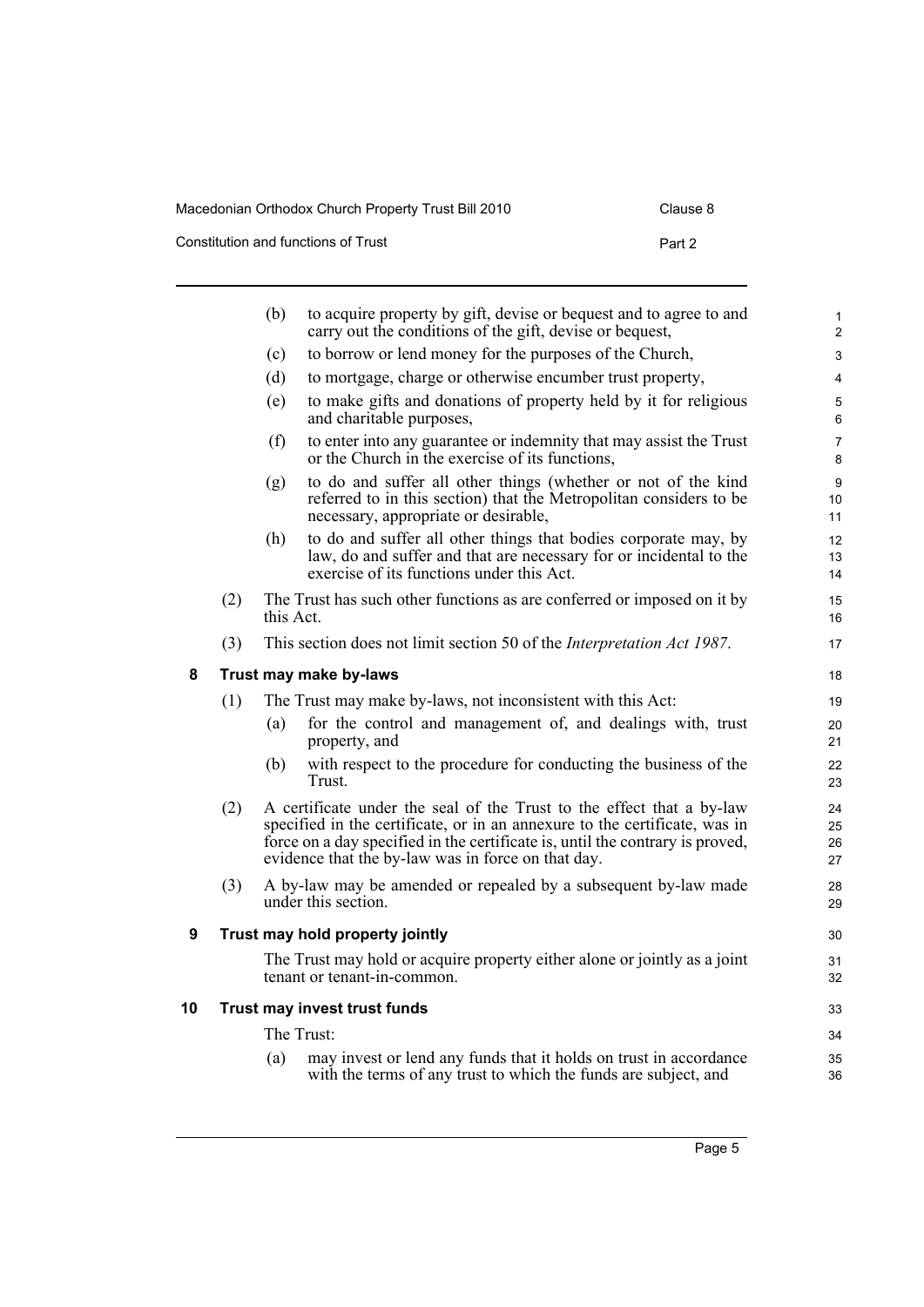Part 2 Constitution and functions of Trust

| (b) | may also invest or lend any such funds in accordance with the        |
|-----|----------------------------------------------------------------------|
|     | <i>Trustee Act 1925</i> , unless the investment or loan is expressly |
|     | forbidden by the instrument (if any) creating the trust to which     |
|     | the funds are subject.                                               |

### <span id="page-11-0"></span>**11 Blending of trust funds**

| (1) |  |  |  |  |  |  | The Trust may invest trust funds held by it on trust for different                  |
|-----|--|--|--|--|--|--|-------------------------------------------------------------------------------------|
|     |  |  |  |  |  |  | purposes or activities, or any part of those funds, as one fund <i>(the fund)</i> . |

- (2) Income arising from an investment of funds in accordance with subsection (1) is to be apportioned ratably among the several purposes or activities for which the funds are held on trust.
- (3) Any loss arising from an investment of funds in accordance with subsection (1) is to be apportioned ratably among the several purposes or activities for which the funds are held on trust.

### <span id="page-11-1"></span>**12 Trust may make advances**

- (1) The Trust may make advances out of its trust funds for any activity, service, institution or interest of the Church.
- (2) Any sum so advanced is taken to be an investment of the money and bears interest at a rate fixed by the Trust.
- (3) If the terms of any such advance so provide, the sum advanced and any interest on that sum is taken to be a charge on those assets (if any) that the Trust holds for the activity, service, institution or interest of the Church for which the advance was made.

### <span id="page-11-2"></span>**13 Arrangements for other churches to use trust property**

- (1) In this section, *scheme of co-operation* means a scheme entered into by the Trust:
	- (a) with or involving a church of another denomination or any congregation or activity of such a church, and
	- (b) concerning the use of trust property.
- (2) The Trust may permit trust property to be used and managed for the purposes of a scheme of co-operation on such terms and conditions as the Trust determines.
- (3) Any proceeds derived by the Trust from a scheme of co-operation are to be applied in the manner decided by the Trust.
- (4) Conditions that the Trust may determine under this section include:
	- (a) conditions with respect to the making of monetary contributions towards the acquisition, construction, alteration, maintenance or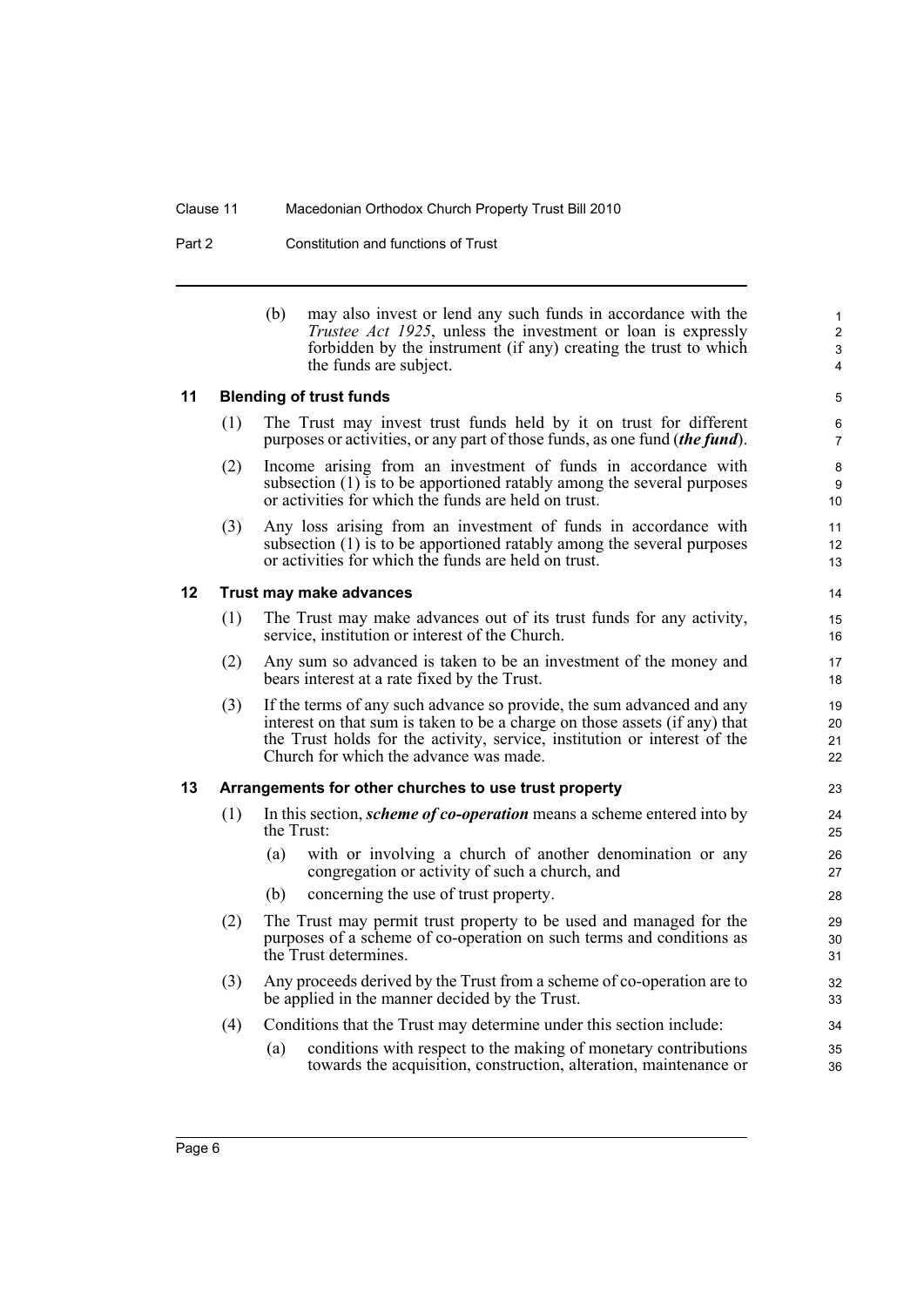| Macedonian Orthodox Church Property Trust Bill 2010 | Clause 14 |
|-----------------------------------------------------|-----------|
| Constitution and functions of Trust                 | Part 2    |

<span id="page-12-1"></span><span id="page-12-0"></span>

|    |     | repair of property vested in or held on behalf of a co-operating<br>church or congregation, and                                                                                                                                                                     | 1<br>$\overline{2}$  |
|----|-----|---------------------------------------------------------------------------------------------------------------------------------------------------------------------------------------------------------------------------------------------------------------------|----------------------|
|    |     | the giving or taking of a security or charge over any property.<br>(b)                                                                                                                                                                                              | 3                    |
|    | (5) | Trust property may be used in accordance with a scheme of<br>co-operation except to the extent that the property is subject to an<br>express trust expressly forbidding its use in that manner.                                                                     | 4<br>5<br>6          |
|    | (6) | Trust property is not to be regarded as property that is subject to an<br>express trust expressly forbidding its use under a scheme of<br>co-operation merely because it is directed to be held on trust for worship<br>within, or for the purposes of, the Church. | 7<br>8<br>9<br>10    |
| 14 |     | Trusts may be varied                                                                                                                                                                                                                                                | 11                   |
|    | (1) | The Trust may by resolution declare that, in its opinion, it has become<br>impossible or inexpedient to carry out or observe the terms of a trust of<br>property vested in it, whether as to its purpose or any other of its terms.                                 | 12<br>13<br>14       |
|    | (2) | The Trust may, by the same or a later resolution, declare that the<br>property is subject to another trust and, on the making of such a<br>declaration:                                                                                                             | 15<br>16<br>17       |
|    |     | (a)<br>the trust that is to be replaced ceases, and                                                                                                                                                                                                                 | 18                   |
|    |     | the property is to be held subject to the other trust.<br>(b)                                                                                                                                                                                                       | 19                   |
|    | (3) | In making such a declaration, the Trust must ensure that the property is<br>dealt with as nearly as is possible for the purposes for which the<br>property was held immediately before the resolution.                                                              | 20<br>21<br>22       |
|    | (4) | However, the Trust may by resolution declare that, in its opinion, it is<br>impossible or inexpedient to deal with the property in accordance with<br>subsection (3) because of circumstances arising after the creation of the<br>trust that is to be replaced.    | 23<br>24<br>25<br>26 |
|    | (5) | On making a resolution under subsection (4), the Trust may hold,<br>dispose of or otherwise deal with and apply the property for such<br>purposes for the use and benefit of the Church as the Trust declares by<br>resolution.                                     | 27<br>28<br>29<br>30 |
| 15 |     | Trust may act as executor, administrator or trustee                                                                                                                                                                                                                 | 31                   |
|    |     | If authorised by the Trust to do so, a trustee or a person employed by the<br>Trust may, on behalf of the Trust:                                                                                                                                                    | 32<br>33             |
|    |     | swear an affidavit, or<br>(a)                                                                                                                                                                                                                                       | 34                   |
|    |     | make a declaration or statement, or<br>(b)                                                                                                                                                                                                                          | 35                   |
|    |     | (c)<br>give security and do any other act or thing,                                                                                                                                                                                                                 | 36                   |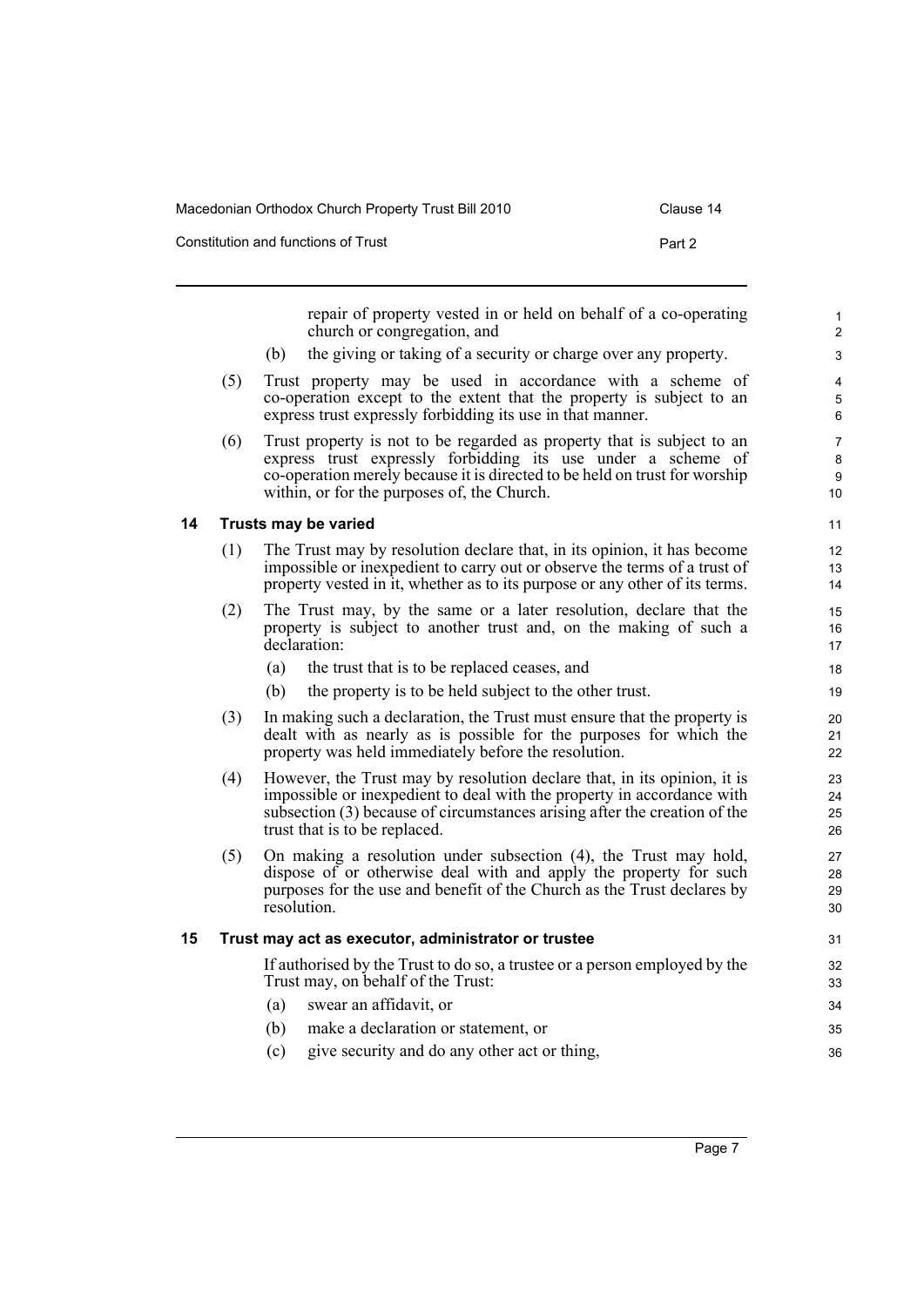Part 2 Constitution and functions of Trust

that is, by any charter, enactment or rule of court, required to be done by a person who is applying for or granted probate or letters of administration, or who is administering a trust.

## <span id="page-13-0"></span>**16 Trust may make claims for compensation on compulsory acquisition etc** In relation to the exchange, dedication or compulsory acquisition of any

- trust property, the Trust may:
- (a) act on behalf of the Church and make claims for compensation, and
- (b) agree to and settle any such claims for such amount, and on such terms and conditions, as it thinks fit.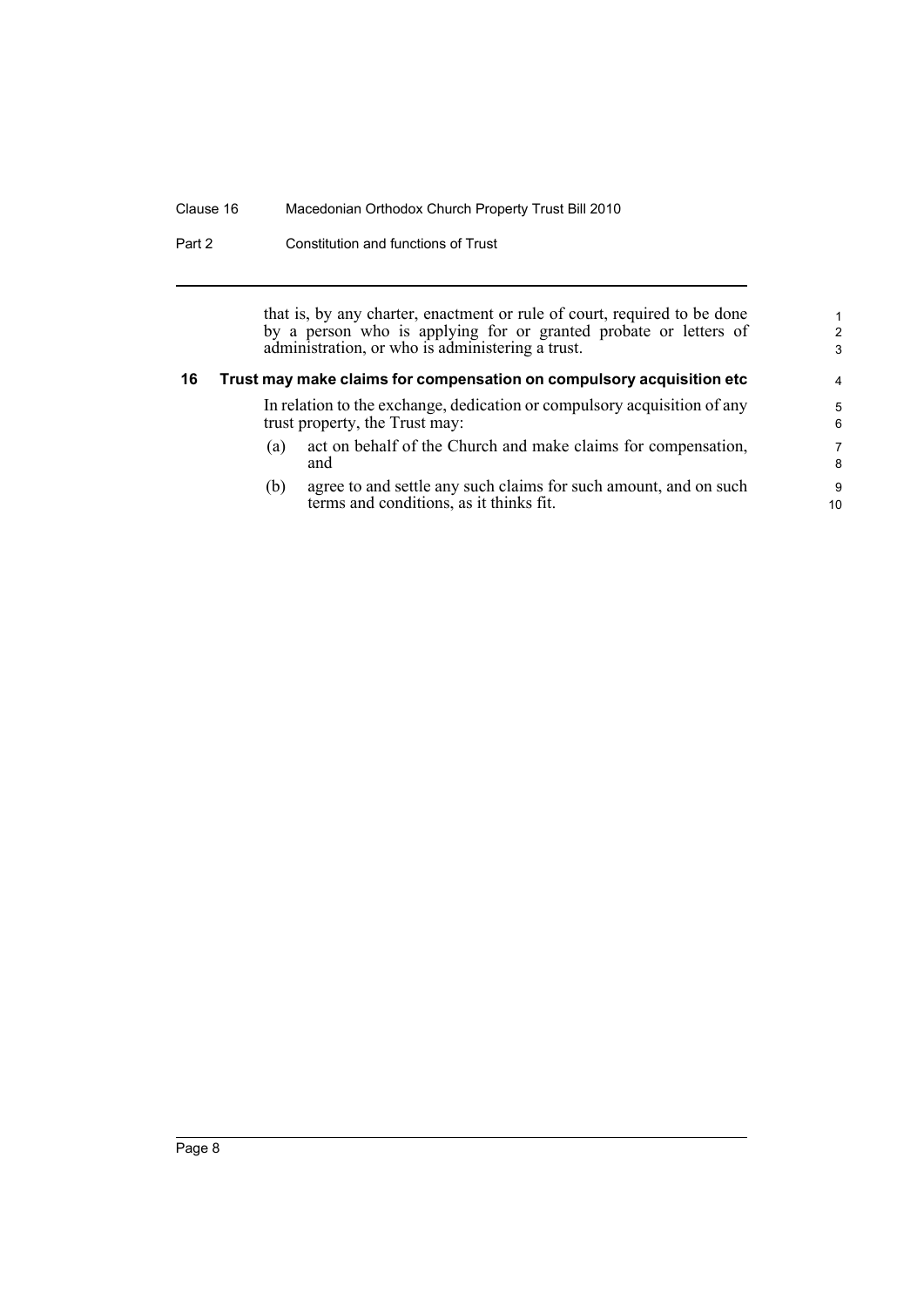Macedonian Orthodox Church Property Trust Bill 2010 Clause 17

Vesting of property in Trust **Part 3** Part 3

### <span id="page-14-2"></span><span id="page-14-1"></span><span id="page-14-0"></span>**Part 3 Vesting of property in Trust Division 1 Vesting of property in Trust 17 Vesting of certain property in Trust on the date of commencement** (1) On the date of commencement, all property and rights vested in or held by Bishop Petar Karevski, Father Jovica Simonovski and Father Tone Gulev on trust for the Church are divested from those persons and are, to the extent that they were so held, vested in the Trust (without the need for any further conveyance). (2) Without limiting subsection (1), on the date of commencement, the following land vests in the Trust (without the need for any further conveyance): (a) The Macedonian Orthodox Church "Holy Mother of God", situated at and known as 37–39 Atkinson Street, Liverpool, New South Wales and being the land more particularly described in Certificate of Title Volume 10673 Folio 236 of the Register kept under the *Real Property Act 1900* of New South Wales, (b) The Macedonian Orthodox Church "Nativity of Holy Mother of God" Cathedral Chapel, situated at and known as 1–3 Pecks Road, Sydenham, Victoria and being the land more particularly described in Certificate of Title Volume 9361 Folio 679 of the Register kept under the *Transfer of Land Act 1958* of Victoria, (c) The Macedonian Orthodox Church "Saint Prohor Pchinski" Monastery, situated at and known as 130 Spring Road, Donnybrook, Victoria and being the land more particularly described in Certificate of Title Volume 10689 Folios 945, 946, 947 and 948 of the Register kept under the *Transfer of Land Act 1958* of Victoria, (d) The Macedonian Orthodox Church "Holy Mother of God", situated at and known as Lots 4 and 5 Curtis Street, Woodville South, South Australia, and being the land more particularly described in Certificate of Title Volume 5477 Folio 51 of the Register Book kept under the *Real Property Act 1886* of South Australia. (3) On and from the date of commencement, the Trust is taken to be the successor in law of Bishop Petar Karevski, Father Jovica Simonovski and Father Tone Gulev for all purposes, including private international law. 1 2 3 4 5 6 7 8 9 10 11 12 13 14 15 16 17 18 19  $20$ 21 22 23 24 25 26 27 28 29 30 31 32 33 34 35 36 37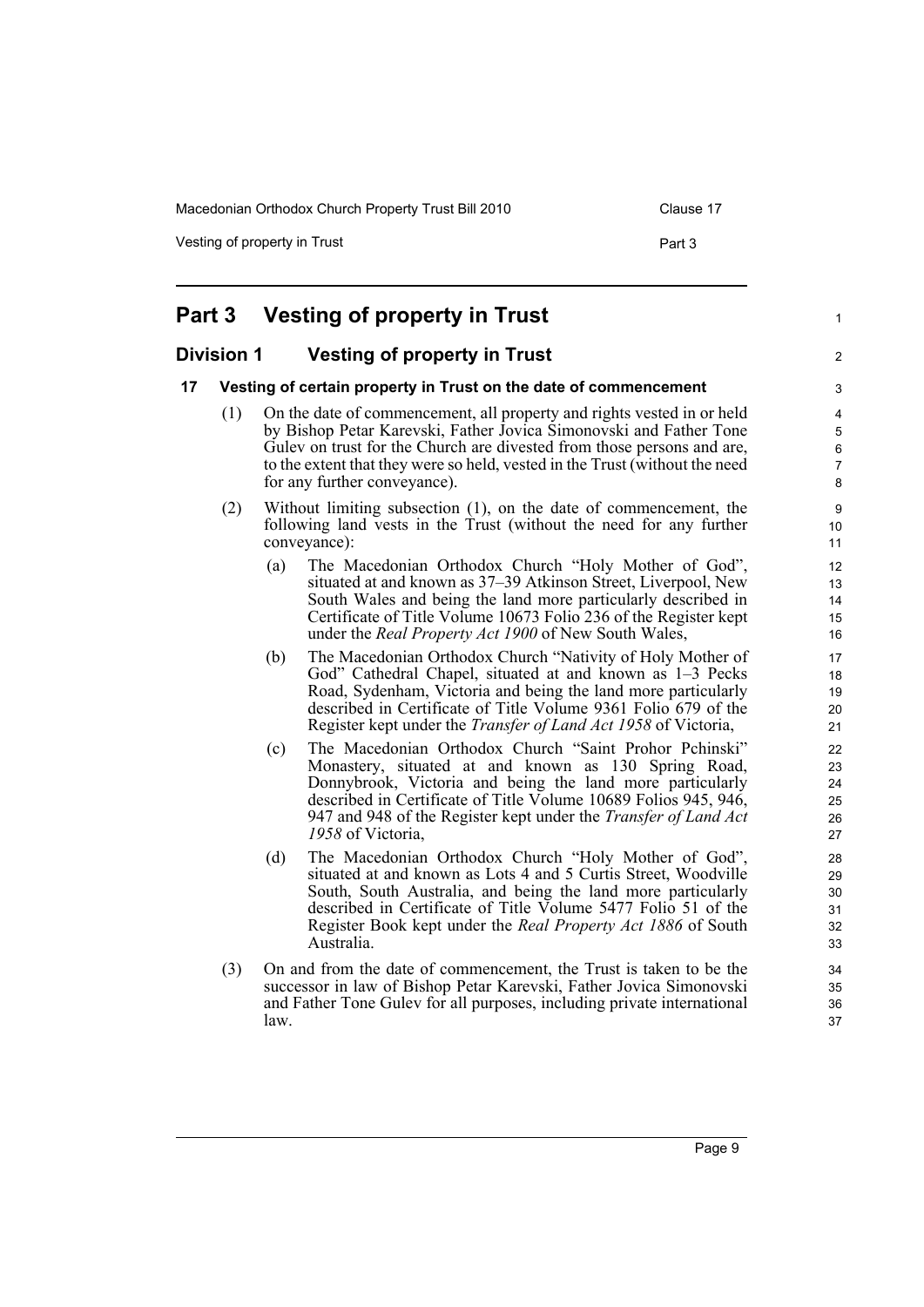Part 3 Vesting of property in Trust

<span id="page-15-1"></span><span id="page-15-0"></span>

| 18 |     | Operation of a gift, disposition or trust after date of commencement                                                                                                                                                                                                                               | $\mathbf{1}$                                                    |  |
|----|-----|----------------------------------------------------------------------------------------------------------------------------------------------------------------------------------------------------------------------------------------------------------------------------------------------------|-----------------------------------------------------------------|--|
|    | (1) | This section applies to a gift, disposition or trust of property that, on or<br>after the date of commencement, is made or declared (whether by deed,<br>will or otherwise) to, in favour of, or for the purpose of:                                                                               | $\boldsymbol{2}$<br>$\ensuremath{\mathsf{3}}$<br>$\overline{4}$ |  |
|    |     | the Bishop (on behalf of the Church), or<br>(a)                                                                                                                                                                                                                                                    | 5                                                               |  |
|    |     | any other person (on behalf of the Church), or<br>(b)                                                                                                                                                                                                                                              | 6                                                               |  |
|    |     | the Church.<br>(c)                                                                                                                                                                                                                                                                                 | $\overline{7}$                                                  |  |
|    | (2) | Such a gift, disposition or trust of property takes effect when it is made<br>or declared:                                                                                                                                                                                                         | 8<br>9                                                          |  |
|    |     | to or in favour of the Trust, and<br>(a)                                                                                                                                                                                                                                                           | 10                                                              |  |
|    |     | (b)<br>for a purpose of the Trust corresponding with, or similar to, the<br>purpose for which it was, or was taken to be, made or declared.                                                                                                                                                        | 11<br>12                                                        |  |
|    | (3) | Such a gift, disposition or trust:                                                                                                                                                                                                                                                                 | 13                                                              |  |
|    |     | does not fail only because of the provisions of this Act, and<br>(a)                                                                                                                                                                                                                               | 14                                                              |  |
|    |     | if it is capable of taking effect to any extent, takes effect to that<br>(b)<br>extent as if it were made or declared:                                                                                                                                                                             | 15<br>16                                                        |  |
|    |     | to or in favour of the Trust, and<br>(i)                                                                                                                                                                                                                                                           | 17                                                              |  |
|    |     | for a purpose of the Trust corresponding with, or similar to,<br>(ii)<br>the purpose for which it was, or was taken to be, made or<br>declared.                                                                                                                                                    | 18<br>19<br>20                                                  |  |
| 19 |     | Vesting of other property held on trust if current trustees consent                                                                                                                                                                                                                                | 21                                                              |  |
|    | (1) | This section applies if:                                                                                                                                                                                                                                                                           | 22                                                              |  |
|    |     | property ( <i>the relevant property</i> ) is held on trust for the Church on<br>(a)<br>or after the date of commencement by any person or persons (the<br><i>current trustees</i> ), and                                                                                                           | 23<br>24<br>25                                                  |  |
|    |     | each of the current trustees consents in writing to a transfer of the<br>(b)<br>relevant property to the Trust.                                                                                                                                                                                    | 26<br>27                                                        |  |
|    | (2) | The Metropolitan may, by writing under his hand, consent to the<br>transfer of the relevant property to the Trust.                                                                                                                                                                                 | 28<br>29                                                        |  |
|    | (3) | If the Metropolitan consents to the transfer, the relevant property is, on<br>the date of consent of the Metropolitan, divested from the current<br>trustees and is, to the extent that it was held on trust for the Church,<br>vested (without the need for any further conveyance) in the Trust. |                                                                 |  |
|    | (4) | If such a transfer is registered in accordance with section 21, the<br>registration operates as a discharge of all such current trustees from the<br>duties of the trust.                                                                                                                          | 34<br>35<br>36                                                  |  |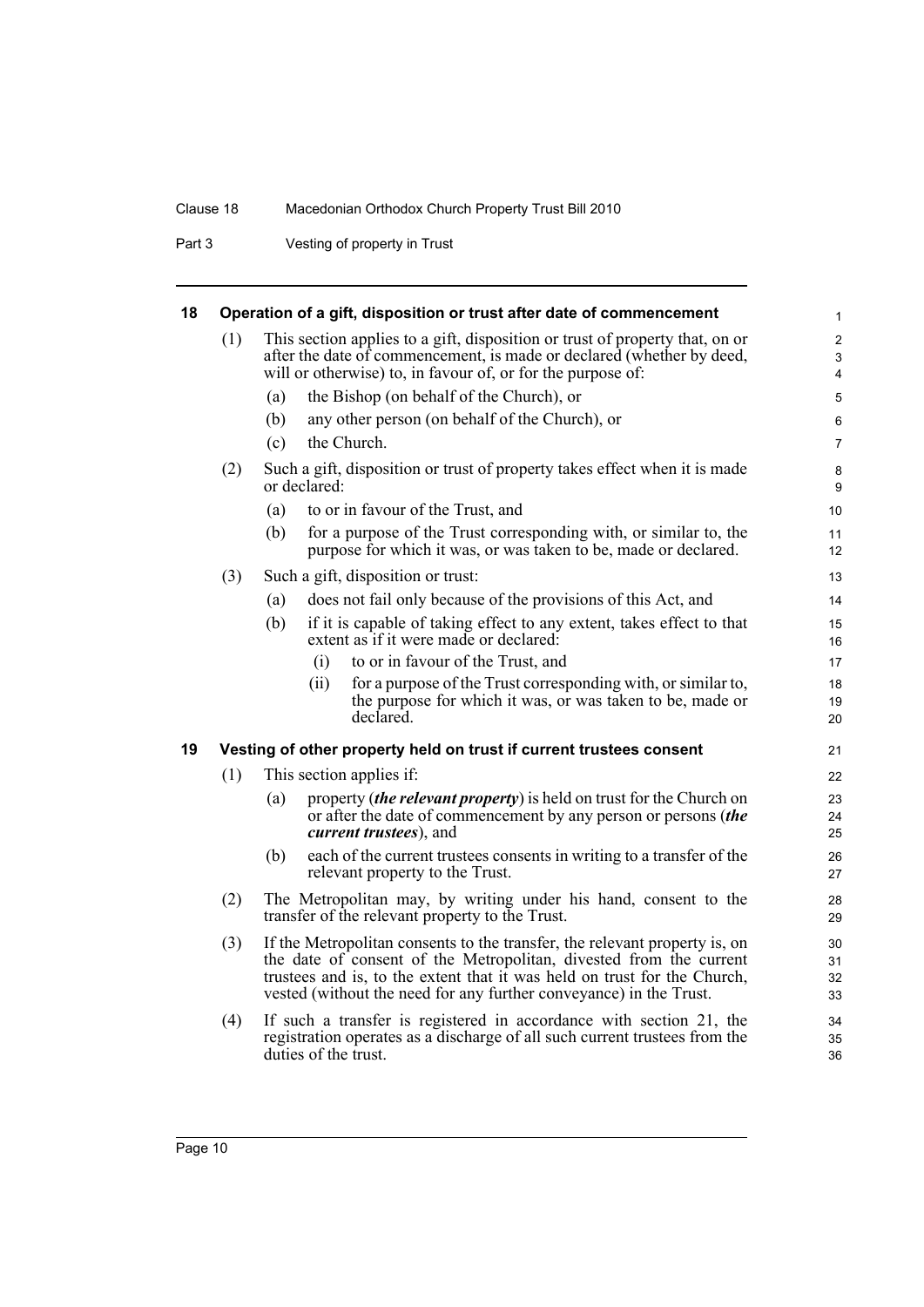Macedonian Orthodox Church Property Trust Bill 2010 Clause 20 Vesting of property in Trust **Part 3** Part 3

<span id="page-16-2"></span><span id="page-16-1"></span><span id="page-16-0"></span>

| 20 | The Metropolitan may consent to transfer of other property held on trust,<br>on behalf of absent or disabled trustees                                                                                                                           |     |                                                                                                                                                                                                                                                                                                                  |                            |  |  |
|----|-------------------------------------------------------------------------------------------------------------------------------------------------------------------------------------------------------------------------------------------------|-----|------------------------------------------------------------------------------------------------------------------------------------------------------------------------------------------------------------------------------------------------------------------------------------------------------------------|----------------------------|--|--|
|    | (1)                                                                                                                                                                                                                                             |     | This section applies if:                                                                                                                                                                                                                                                                                         | 3                          |  |  |
|    |                                                                                                                                                                                                                                                 | (a) | property <i>(the relevant property)</i> is held on trust for the Church on<br>or after the date of commencement by any person or persons (the<br><i>current trustees</i> ), and                                                                                                                                  | 4<br>5<br>$\,6\,$          |  |  |
|    |                                                                                                                                                                                                                                                 | (b) | the Metropolitan has sought the consent of each current trustee to<br>the transfer of the relevant property, and                                                                                                                                                                                                 | 7<br>8                     |  |  |
|    |                                                                                                                                                                                                                                                 | (c) | the consent of any current trustee cannot be obtained because that<br>person has died, is absent or is under any other disability, but the<br>consent of the remaining trustees has been obtained, and                                                                                                           | 9<br>10<br>11              |  |  |
|    |                                                                                                                                                                                                                                                 | (d) | the Metropolitan has given notice of his intention to consent to<br>the transfer of the relevant property in a newspaper circulating<br>generally in the place where the relevant property is located, and                                                                                                       | 12<br>13<br>14             |  |  |
|    | no proceedings have been taken by any current trustee within<br>(e)<br>30 days after the publication of that notice or, if such proceedings<br>have commenced, those proceedings have been finally<br>determined in favour of the Metropolitan. |     |                                                                                                                                                                                                                                                                                                                  |                            |  |  |
|    | (2)                                                                                                                                                                                                                                             |     | The Metropolitan may, by writing under his hand, consent to the<br>transfer of the relevant property to the Trust.                                                                                                                                                                                               | 19<br>20                   |  |  |
|    | (3)                                                                                                                                                                                                                                             |     | If the Metropolitan consents to the transfer, the relevant property is, on<br>the date of consent of the Metropolitan, divested from current trustees<br>and is, to the extent that it was held on trust for the Church, vested<br>(without the need for any further conveyance) in the Trust.                   | 21<br>22<br>23<br>24       |  |  |
|    | (4)                                                                                                                                                                                                                                             |     | If such a transfer is registered in accordance with section 21, the<br>registration operates as a discharge of all current trustees from the duties<br>of the trust.                                                                                                                                             | 25<br>26<br>27             |  |  |
|    | <b>Division 2</b>                                                                                                                                                                                                                               |     | Provisions relating to vesting of property                                                                                                                                                                                                                                                                       | 28                         |  |  |
| 21 |                                                                                                                                                                                                                                                 |     | Registration authorities required to record conveyances of land                                                                                                                                                                                                                                                  | 29                         |  |  |
|    | (1)                                                                                                                                                                                                                                             |     | The appropriate registration authority, on being requested to do so and<br>on delivery of any relevant instrument, must issue all necessary<br>certificates of registration or title and make any recordings on the<br>relevant Register that are necessary because of the operation of section<br>17, 19 or 20. | 30<br>31<br>32<br>33<br>34 |  |  |
|    | (2)                                                                                                                                                                                                                                             |     | In this section:                                                                                                                                                                                                                                                                                                 | 35                         |  |  |
|    |                                                                                                                                                                                                                                                 |     | <i>appropriate registration authority:</i>                                                                                                                                                                                                                                                                       | 36                         |  |  |
|    |                                                                                                                                                                                                                                                 | (a) | in relation to land in New South Wales—means<br>the<br>Registrar-General of this State, and                                                                                                                                                                                                                      | 37<br>38                   |  |  |
|    |                                                                                                                                                                                                                                                 |     |                                                                                                                                                                                                                                                                                                                  |                            |  |  |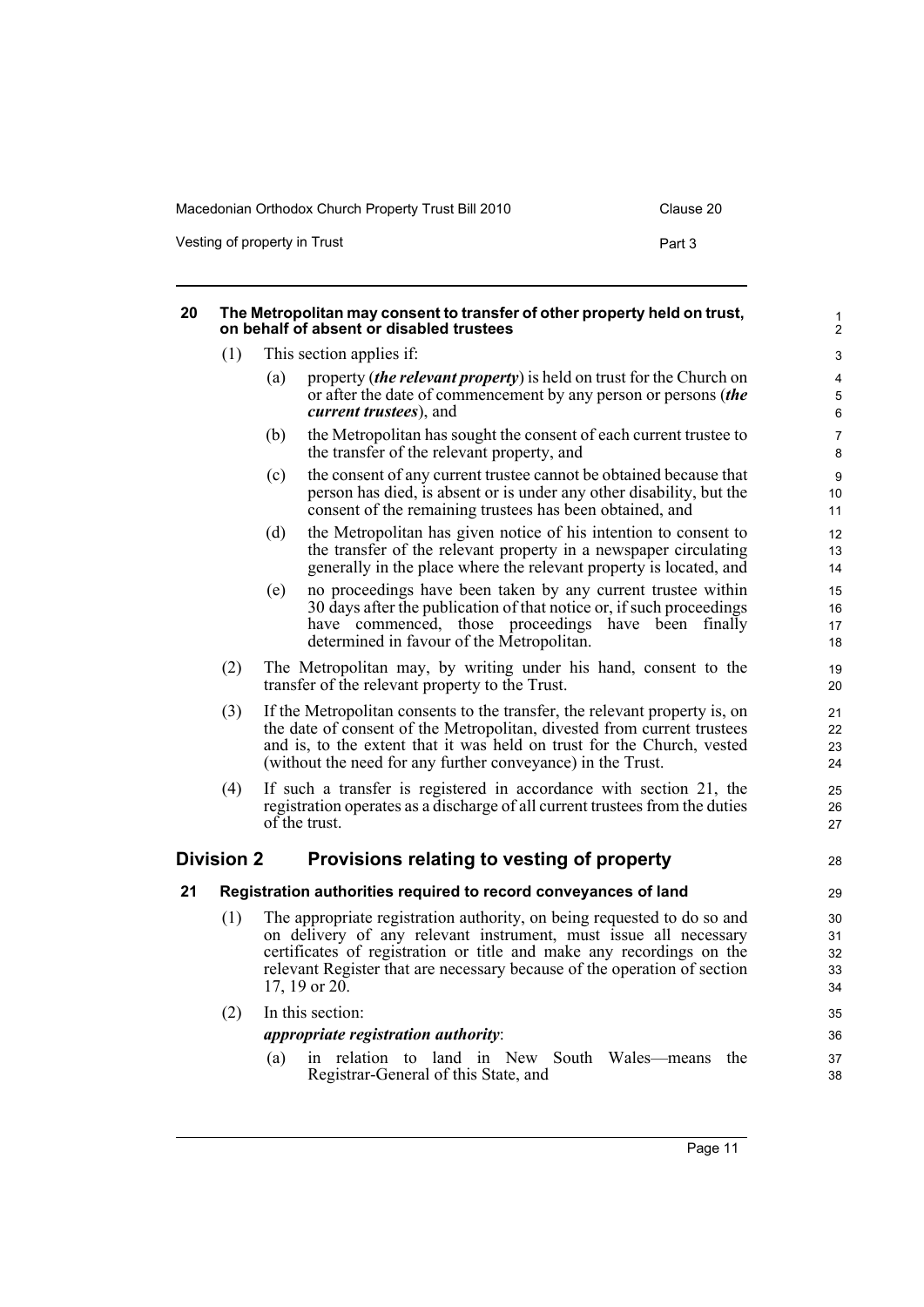Part 3 Vesting of property in Trust

| (b) | in relation to land in the Australian Capital Territory—means the<br>registrar-general referred to in the <i>Land Titles Act 1925</i> of the<br>Australian Capital Territory, and | $\mathbf{1}$<br>2<br>3 |
|-----|-----------------------------------------------------------------------------------------------------------------------------------------------------------------------------------|------------------------|
| (c) | in relation to land in the Northern Territory—means the<br>Registrar-General referred to in the <i>Land Title Act</i> of the<br>Northern Territory, and                           | 4<br>5<br>6            |
| (d) | in relation to land in Queensland—means the chief executive<br>referred to in the <i>Land Act 1994</i> of Queensland, and                                                         | $\overline{7}$<br>8    |
| (e) | relation<br>land<br>South<br>Australia-means<br>to<br>in<br>the<br>in.<br>Registrar-General appointed under the Real Property Act 1886 of<br>South Australia, and                 | 9<br>10<br>11          |
| (f) | in relation to land in Tasmania—means the Recorder referred to<br>in the Land Titles Act 1980 of Tasmania, and                                                                    | 12<br>13               |
| (g) | in relation to land in Victoria-means the Registrar of Titles<br>appointed under the <i>Transfer of Land Act 1958</i> of Victoria, and                                            | 14<br>15               |
| (h) | in relation to land in Western Australia-means the Registrar<br>referred to in the <i>Transfer of Land Act 1893</i> of Western Australia.                                         | 16<br>17               |
|     | relevant Register:                                                                                                                                                                | 18                     |
| (a) | in relation to land in New South Wales—means the Register<br>required to be kept under the <i>Real Property Act 1900</i> of New<br>South Wales, and                               | 19<br>20<br>21         |
| (b) | in relation to land in the Australian Capital Territory—means the<br>register required to be kept under the Land Titles Act 1925 of the<br>Australian Capital Territory, and      | 22<br>23<br>24         |
| (c) | in relation to land in the Northern Territory—means the land<br>register required to be kept under the Land Title Act of the<br>Northern Territory, and                           | 25<br>26<br>27         |
| (d) | in relation to land in Queensland—means the land registry<br>required to be kept under the <i>Land Act 1994</i> of Queensland, and                                                | 28<br>29               |
| (e) | in relation to land in South Australia-means the Register Book<br>required to be kept under the Real Property Act 1886 of South<br>Australia, and                                 | 30<br>31<br>32         |
| (f) | in relation to land in Tasmania—means the Register required to<br>be kept under the <i>Land Titles Act 1980</i> of Tasmania, and                                                  | 33<br>34               |
| (g) | in relation to land in Victoria—means the Register of land<br>required to be kept under the Transfer of Land Act 1958 of<br>Victoria, and                                         | 35<br>36<br>37         |
| (h) | in relation to land in Western Australia—means the Register<br>required to be kept under the <i>Transfer of Land Act 1893</i> of<br>Western Australia.                            | 38<br>39<br>40         |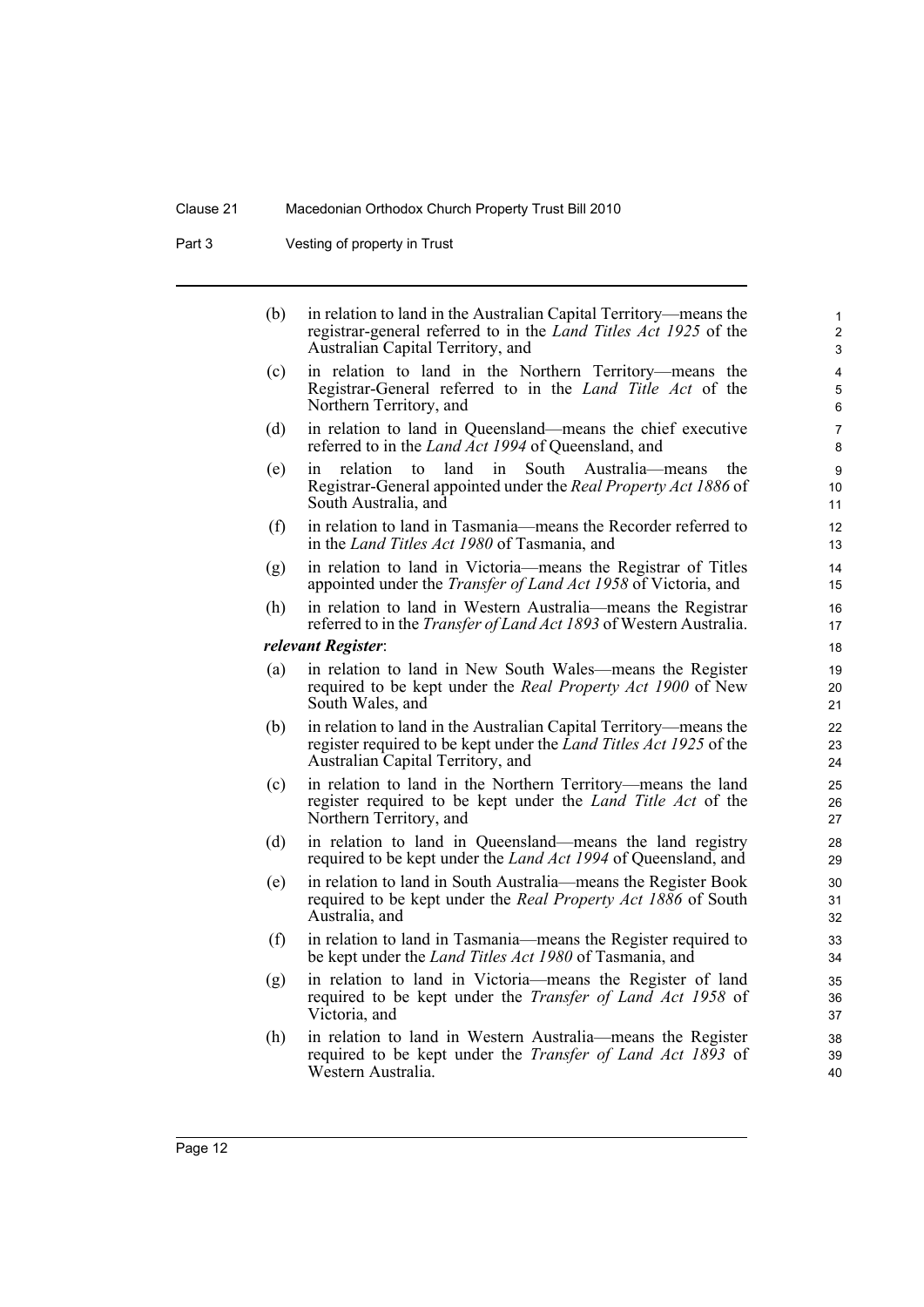| Macedonian Orthodox Church Property Trust Bill 2010 | Clause 22 |
|-----------------------------------------------------|-----------|
| Vesting of property in Trust                        | Part 3    |

<span id="page-18-1"></span><span id="page-18-0"></span>

| 22 |     |                                                                                                                        | Provisions relating to vesting of property                                                                                                                                                                                                                          | 1                    |  |
|----|-----|------------------------------------------------------------------------------------------------------------------------|---------------------------------------------------------------------------------------------------------------------------------------------------------------------------------------------------------------------------------------------------------------------|----------------------|--|
|    | (1) | The vesting of the property in the Trust by this Part does not affect:                                                 |                                                                                                                                                                                                                                                                     |                      |  |
|    |     | (a)                                                                                                                    | any reservation, mortgage, charge, encumbrance, lien or lease<br>that affected the property, or                                                                                                                                                                     | 3<br>4               |  |
|    |     | (b)                                                                                                                    | any trust on which the property was held,                                                                                                                                                                                                                           | 5                    |  |
|    |     |                                                                                                                        | immediately before the vesting of the property.                                                                                                                                                                                                                     | 6                    |  |
|    | (2) |                                                                                                                        | No attornment to the Trust by a lessee of land vested in the Trust by this<br>Part is necessary.                                                                                                                                                                    | 7<br>8               |  |
|    | (3) | The vesting of property by this Part is not a dutiable transaction for the<br>purposes of the <i>Duties Act 1997</i> . |                                                                                                                                                                                                                                                                     |                      |  |
|    | (4) |                                                                                                                        | A dutiable transaction within the meaning of the <i>Duties Act 1997</i> , or an<br>instrument that effects or evidences a dutiable transaction and that<br>occurs or is executed or registered only for:                                                            | 11<br>12<br>13       |  |
|    |     | (a)                                                                                                                    | a purpose ancillary to, or consequential on, the operation of this<br>Part, or                                                                                                                                                                                      | 14<br>15             |  |
|    |     | (b)                                                                                                                    | the purpose of giving effect to this Part,                                                                                                                                                                                                                          | 16                   |  |
|    |     |                                                                                                                        | is not chargeable with duty under the <i>Duties Act 1997</i> .                                                                                                                                                                                                      | 17                   |  |
| 23 |     |                                                                                                                        | <b>Claims and liabilities in relation to Trust</b>                                                                                                                                                                                                                  | 18                   |  |
|    | (1) |                                                                                                                        | On and from the relevant transfer date, the following provisions have<br>effect in relation to property vested in the Trust in accordance with<br>section 17, 19 or 20:                                                                                             | 19<br>20<br>21       |  |
|    |     | (a)                                                                                                                    | the rights and liabilities of a former trustee become rights and<br>liabilities of the Trust to be exercised and discharged in<br>accordance with this Act.                                                                                                         | 22<br>23<br>24       |  |
|    |     | (b)                                                                                                                    | the obligations of a former trustee become obligations of the<br>Trust to be performed in accordance with this Act,                                                                                                                                                 | 25<br>26             |  |
|    |     | (c)                                                                                                                    | proceedings before a court or tribunal by or against a former<br>trustee that, immediately before the relevant transfer date, were<br>pending or in the course of being heard become proceedings by<br>or against the Trust,                                        | 27<br>28<br>29<br>30 |  |
|    |     | (d)                                                                                                                    | to the extent to which an act, matter or thing done or omitted to<br>be done on behalf of a former trustee had any force or effect<br>immediately before the relevant transfer date, it becomes an act,<br>matter or thing done or omitted to be done by the Trust, | 31<br>32<br>33<br>34 |  |
|    |     | (e)                                                                                                                    | a reference in any document to a former trustee is to be read as a<br>reference to the Trust,                                                                                                                                                                       | 35<br>36             |  |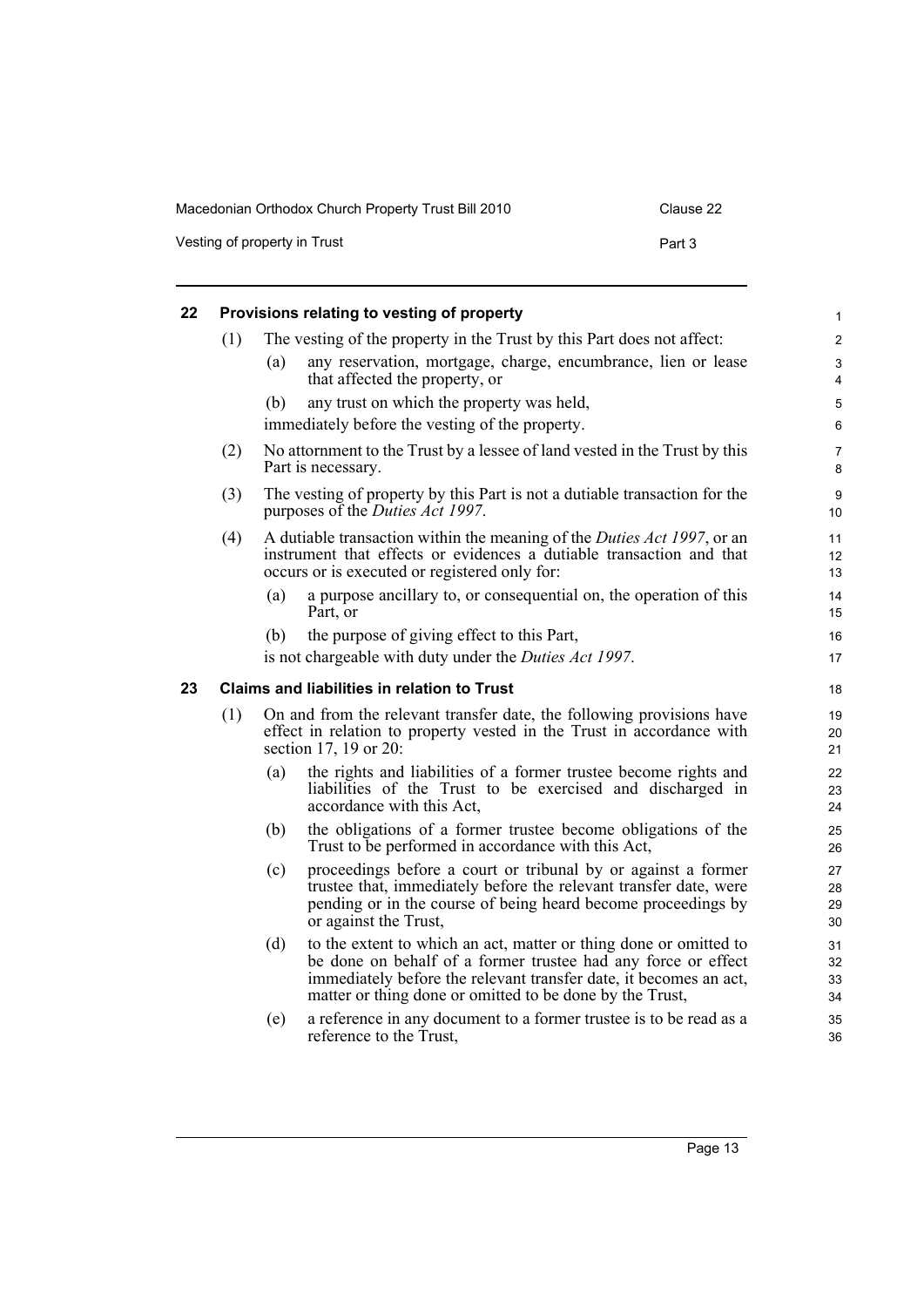Part 3 Vesting of property in Trust

<span id="page-19-0"></span>

|    |     | (f) | Trust.           | time that had commenced to run in relation to a former trustee is<br>taken to be time that had commenced to run in relation to the                                                                                                                                                                                                                              | $\mathbf{1}$<br>$\overline{c}$<br>3 |
|----|-----|-----|------------------|-----------------------------------------------------------------------------------------------------------------------------------------------------------------------------------------------------------------------------------------------------------------------------------------------------------------------------------------------------------------|-------------------------------------|
|    | (2) |     | In this section: | <i>former trustee</i> means a person in whom, immediately before the<br>relevant transfer date, property was held on trust for the Church.                                                                                                                                                                                                                      | 4<br>5<br>6                         |
| 24 |     |     |                  | Operation of gifts, dispositions or trusts of property                                                                                                                                                                                                                                                                                                          | $\overline{7}$                      |
|    | (1) |     |                  | A gift, disposition or trust of property transferred by section 17 that,<br>before the relevant transfer date, has been or is taken to have been made<br>or declared (whether by deed, will or otherwise) to, in favour of, or for<br>the purpose of Bishop Petar Karevski, Father Jovica Simonovski or<br>Father Tone Gulev (on behalf of the Church):         | 8<br>9<br>10<br>11<br>12            |
|    |     | (a) |                  | does not fail only because of the provisions of this Act, and                                                                                                                                                                                                                                                                                                   | 13                                  |
|    |     | (b) | declared:        | if it is capable of taking effect to any extent on or after the date of<br>commencement, takes effect to that extent as if it were made or                                                                                                                                                                                                                      | 14<br>15<br>16                      |
|    |     |     | (i)              | to or in favour of the Trust, and                                                                                                                                                                                                                                                                                                                               | 17                                  |
|    |     |     | (ii)             | for a purpose of the Trust corresponding with, or similar to,<br>the purpose for which it was, or was taken to be, made or<br>declared.                                                                                                                                                                                                                         | 18<br>19<br>20                      |
|    | (2) |     |                  | A gift, disposition or trust of property transferred by section 19 or 20<br>that, before the relevant transfer date, has been or is taken to have been<br>made or declared (whether by deed, will or otherwise) to, in favour of,<br>or for the purpose of the Bishop (on behalf of the Church) or any other<br>person (on behalf of the Church) or the Church: | 21<br>22<br>23<br>24<br>25          |
|    |     | (a) |                  | does not fail only because of the provisions of this Act, and                                                                                                                                                                                                                                                                                                   | 26                                  |
|    |     | (b) | declared:        | if it is capable of taking effect to any extent on or after the date of<br>commencement, takes effect to that extent as if it were made or                                                                                                                                                                                                                      | 27<br>28<br>29                      |
|    |     |     | (i)<br>(ii)      | to or in favour of the Trust, and<br>for a purpose of the Trust corresponding with, or similar to,<br>the purpose for which it was, or was taken to be, made or<br>declared.                                                                                                                                                                                    | 30<br>31<br>32<br>33                |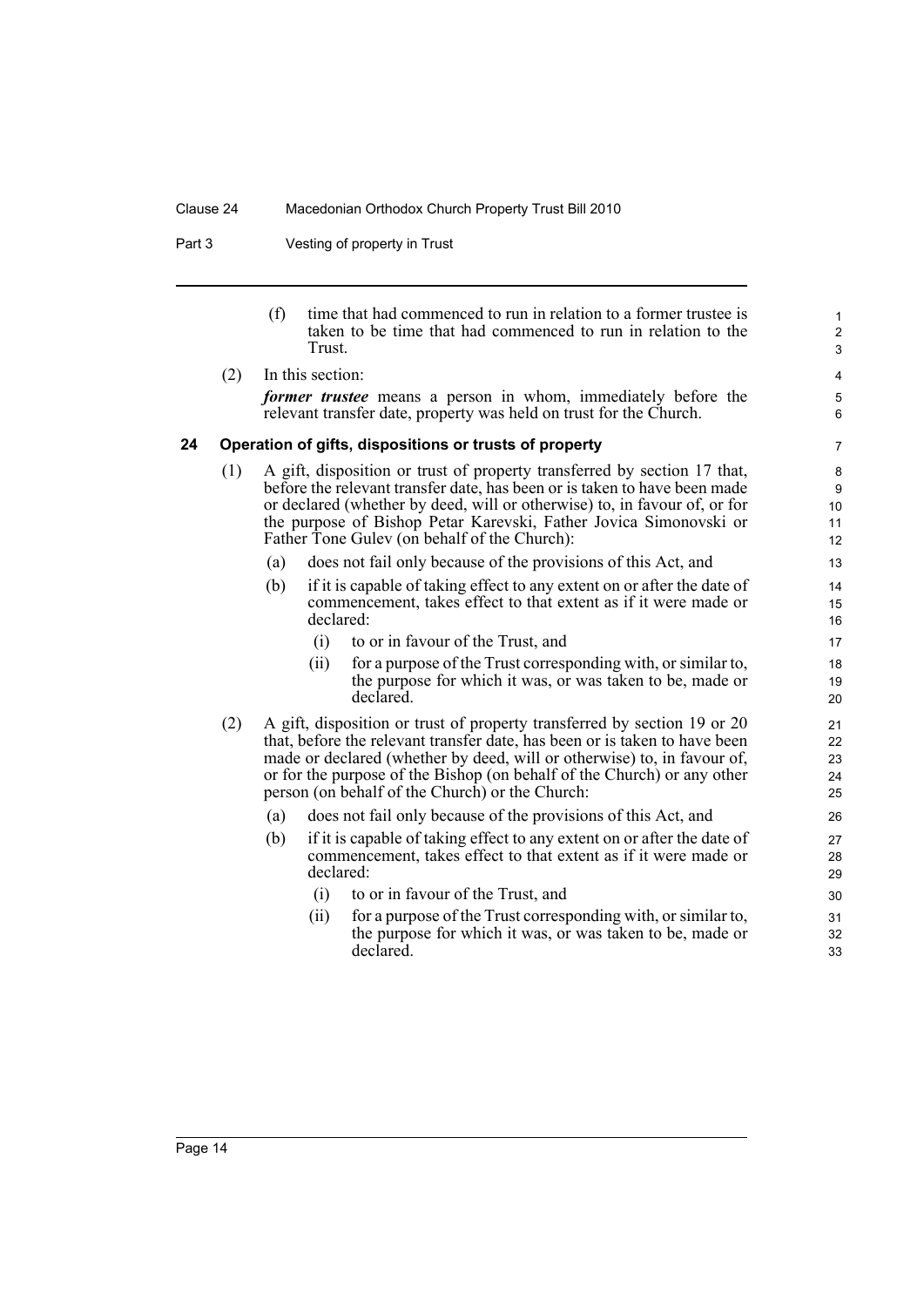| Macedonian Orthodox Church Property Trust Bill 2010 | Clause 25 |
|-----------------------------------------------------|-----------|
| Vesting of property in Trust                        | Part 3    |
|                                                     |           |

<span id="page-20-1"></span><span id="page-20-0"></span>

|    | <b>Division 3</b><br>Payment of duty not required                                                                                                                                                                                                     |                                |
|----|-------------------------------------------------------------------------------------------------------------------------------------------------------------------------------------------------------------------------------------------------------|--------------------------------|
| 25 | Payment of duty not required in certain cases                                                                                                                                                                                                         | $\overline{2}$                 |
|    | Duty under the <i>Duties Act 1997</i> is not chargeable in respect of, or in<br>connection with, a conveyance to the Trust of property from a person or<br>body who holds that property for or on behalf of any parish or<br>community of the Church. | 3<br>$\overline{4}$<br>-5<br>6 |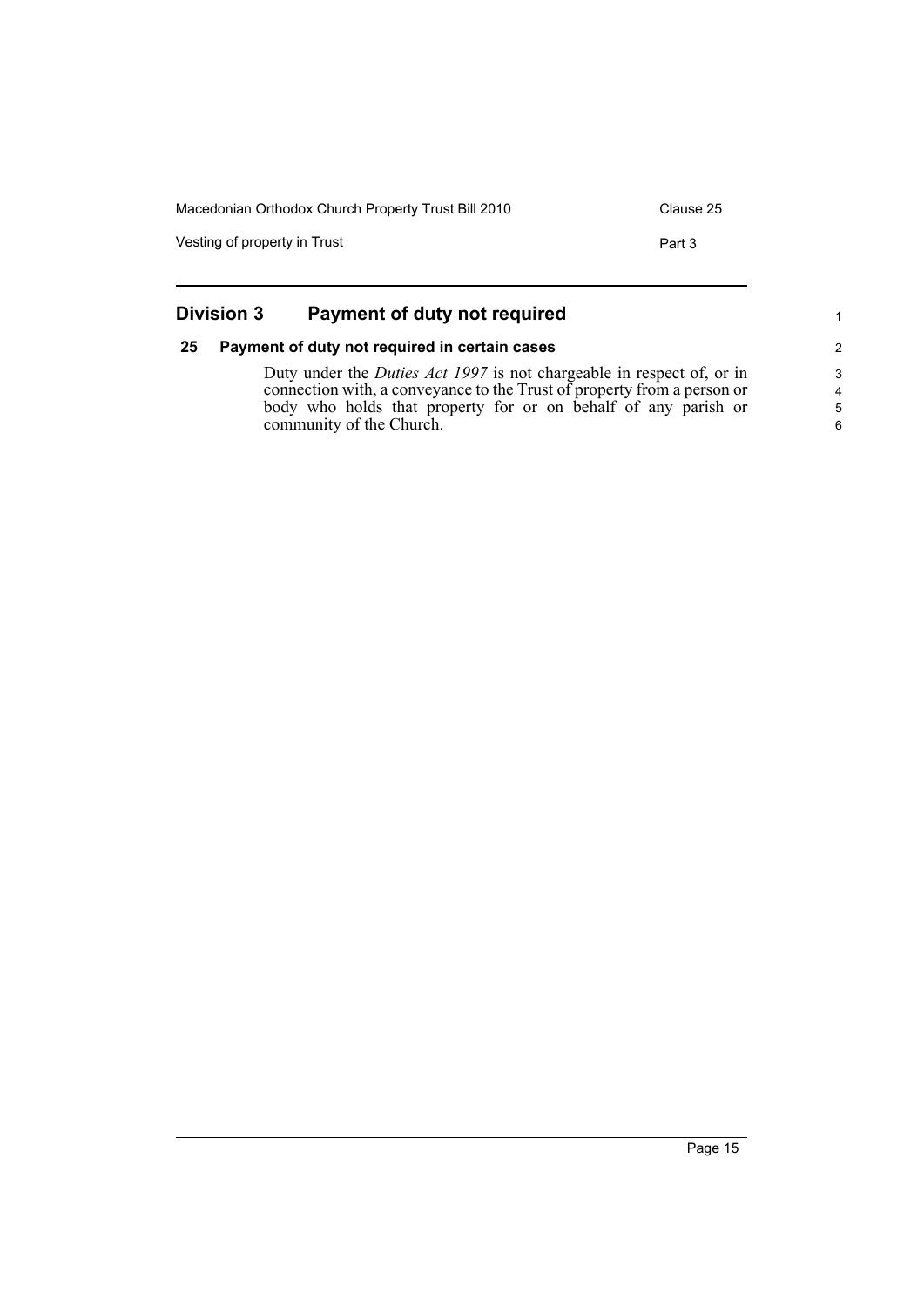Part 4 Miscellaneous

<span id="page-21-0"></span>

| Part 4 | <b>Miscellaneous</b> |
|--------|----------------------|
|--------|----------------------|

### <span id="page-21-1"></span>**26 Custody and use of seal of Trust**

- (1) The seal of the Trust is kept by the Secretary of the Trust and may be affixed to a document only:
	- (a) in accordance with a resolution of the Trust, and
	- (b) in the presence of the Metropolitan, or in the absence of the Metropolitan, a person appointed by the Metropolitan for the purpose of signing the document, and not fewer than 2 other trustees, and
	- (c) with an attestation by the signatures of those members of the fact of the affixing of the seal.
- (2) An instrument purporting to have been sealed with the seal of the Trust and to have been signed by the Metropolitan, or in his absence, by the appointed person, and not fewer than 2 other trustees is taken to have been executed in accordance with this section.

### <span id="page-21-2"></span>**27 How Trust may execute certain documents**

- (1) Any instrument relating to any property or matter that, if made or executed by an individual, would by law be required to be in writing under seal may be made on behalf of the Trust in writing under the seal of the Trust.
- (2) Any instrument relating to any property or matter that, if made by or between individuals, would by law be required to be in writing signed by the parties to be bound by it may be made on behalf of the Trust in writing by any person acting under its authority, express or implied.
- (3) Any contract relating to any property or matter that, if made between individuals, would by law be valid although made orally only (and not reduced to writing) may be made on behalf of the Trust by any person acting under its authority, express or implied.

### <span id="page-21-3"></span>**28 Trust may appoint agents**

- (1) The Trust may, by writing under its seal, expressly empower any person, in respect of any specific matter, to execute any deed or other document on its behalf as its agent or attorney.
- (2) Any deed signed by such an agent or attorney on behalf of the Trust binds the Trust and has the same effect as if it were under the seal of the Trust.

29 30

1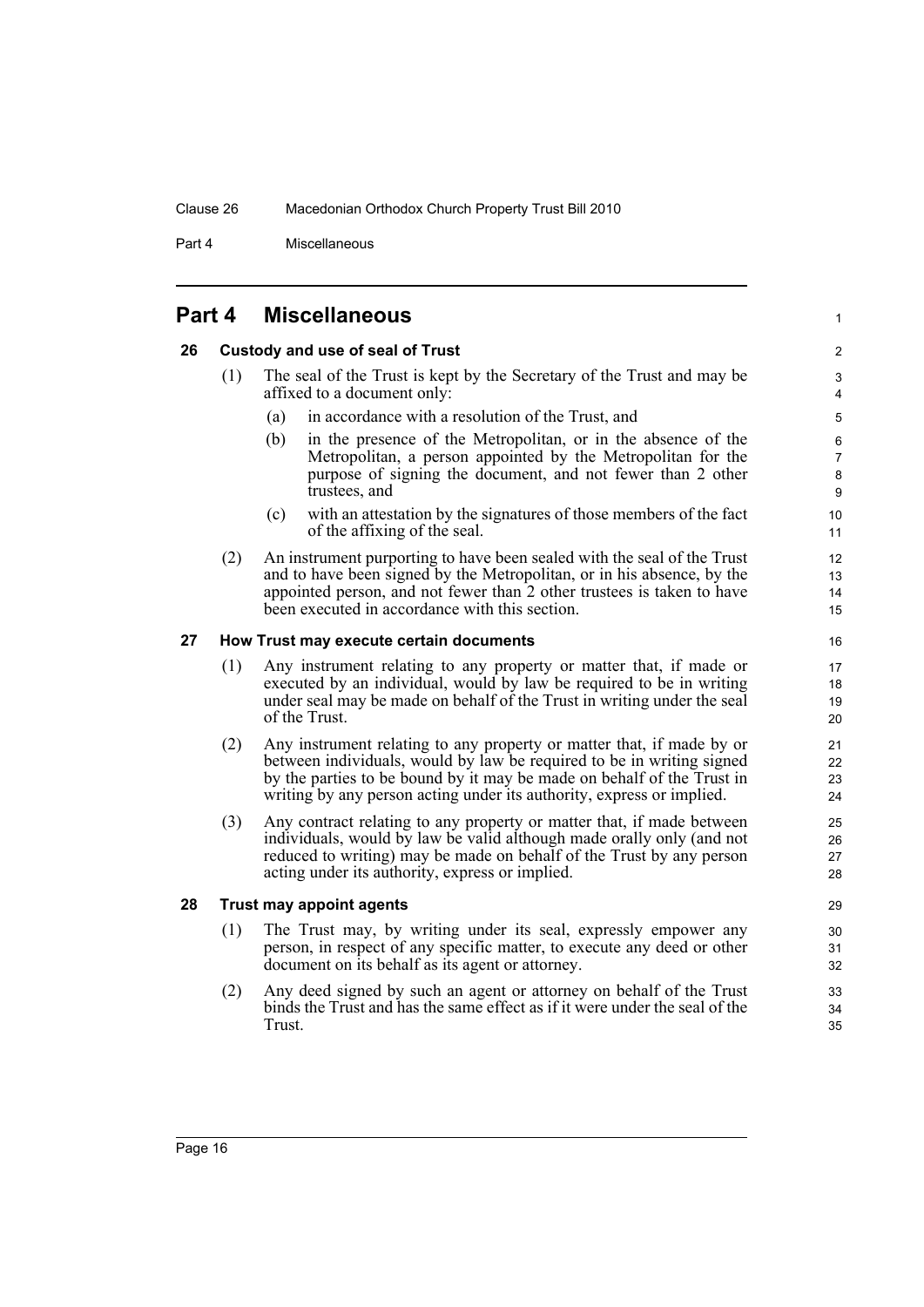| Macedonian Orthodox Church Property Trust Bill 2010 | Clause 29 |
|-----------------------------------------------------|-----------|
| <b>Miscellaneous</b>                                | Part 4    |

<span id="page-22-1"></span><span id="page-22-0"></span>

| 29 | <b>Evidence of certain matters relating to Trust</b> |                                                                                                                                                                                                                                                                                                                                                                                                       |                                                    |
|----|------------------------------------------------------|-------------------------------------------------------------------------------------------------------------------------------------------------------------------------------------------------------------------------------------------------------------------------------------------------------------------------------------------------------------------------------------------------------|----------------------------------------------------|
|    | (1)                                                  | A certificate under the seal of the Trust to the effect that property<br>specified in the certificate is held by it on trust for the Church is, in any<br>legal proceedings, evidence that the property is so held.                                                                                                                                                                                   | $\overline{2}$<br>$\mathfrak{S}$<br>4              |
|    | (2)                                                  | A certificate under the seal of the Trust to the effect that the estate or<br>interest of a person specified in the certificate in land so specified is an<br>estate or interest vested in the Trust by this Act is, for the purposes of<br>any application by the Trust to be registered under the Real Property Act<br>1900 as the proprietor of that estate or interest, evidence of its contents. | $\mathbf 5$<br>$\,6\,$<br>$\overline{7}$<br>8<br>9 |
| 30 | Trust                                                | Persons exonerated from liability on receiving receipt for money paid to                                                                                                                                                                                                                                                                                                                              | 10<br>11                                           |
|    |                                                      | A receipt for money paid to the Trust that:                                                                                                                                                                                                                                                                                                                                                           | 12                                                 |
|    |                                                      | is executed under the seal of the Trust, or<br>(a)                                                                                                                                                                                                                                                                                                                                                    | 13                                                 |
|    |                                                      | is in writing signed by not fewer than 2 trustees, or<br>(b)                                                                                                                                                                                                                                                                                                                                          | 14                                                 |
|    |                                                      | (c)<br>is in writing signed by a person or persons purporting to be duly<br>authorised for the purpose by the Trust,                                                                                                                                                                                                                                                                                  | 15<br>16                                           |
|    |                                                      | exonerates the person by whom or on whose behalf the money is paid<br>from any liability for the loss, misapplication or non-application of the<br>money.                                                                                                                                                                                                                                             | 17<br>18<br>19                                     |
| 31 | cases                                                | Inquiries relating to dealings with trust property unnecessary in certain                                                                                                                                                                                                                                                                                                                             | 20<br>21                                           |
|    |                                                      | Whenever the Trust acquires, disposes of or otherwise deals with<br>property, it is not necessary for:                                                                                                                                                                                                                                                                                                | 22<br>23                                           |
|    |                                                      | (a)<br>the other party or parties to the transaction, or                                                                                                                                                                                                                                                                                                                                              | 24                                                 |
|    |                                                      | the Registrar-General or any other person registering or<br>(b)<br>certifying title to the property,                                                                                                                                                                                                                                                                                                  | 25<br>26                                           |
|    |                                                      | to inquire whether the Trust has power to acquire, dispose of or<br>otherwise deal with the property and none of those persons is affected<br>by notice that the Trust has no such power.                                                                                                                                                                                                             | 27<br>28<br>29                                     |
| 32 |                                                      | Certain persons to be indemnified out of trust property                                                                                                                                                                                                                                                                                                                                               | 30                                                 |
|    |                                                      | A trustee, and any other person, exercising in good faith a function in<br>relation to trust property in accordance with this Act or any by-law of<br>the Trust, and the executor or administrator of any such trustee or<br>person, are entitled to be indemnified out of trust property against all<br>expenses and liabilities that they have incurred in connection with the                      | 31<br>32<br>33<br>34<br>35                         |

<span id="page-22-3"></span><span id="page-22-2"></span>exercise of the function.